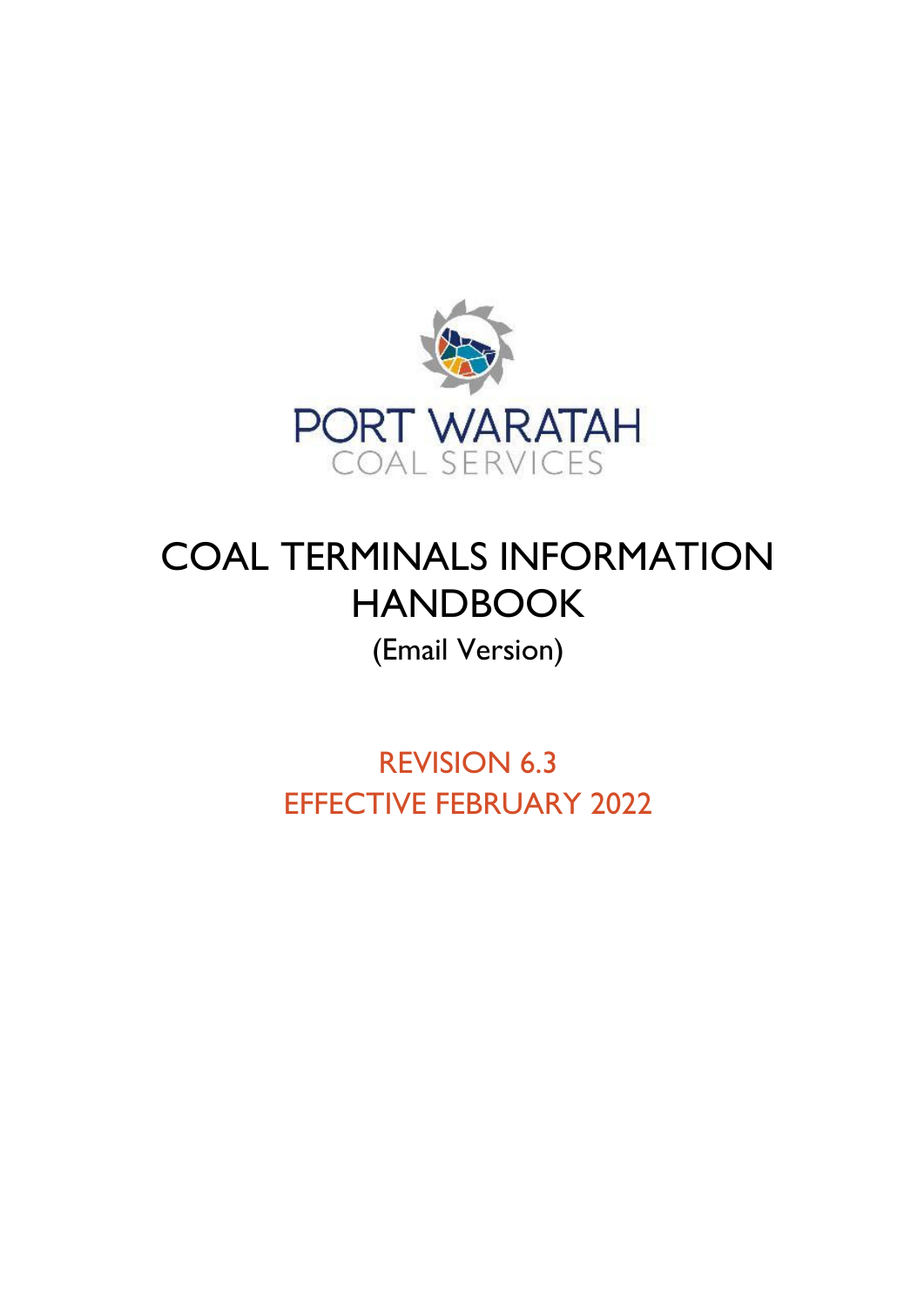# **EMERGENCY CONTACT PROCEDURE FOR VESSELS**

# **1) USE AN OPERATING SATELLITE OR MOBILE PHONE TO CALL:**

| <b>LOCATION OF VESSEL</b>                   | <b>COUNTRY AREA PHONE</b> |                 | <b>CODE CODE NUMBER</b> |
|---------------------------------------------|---------------------------|-----------------|-------------------------|
| <b>CARRINGTON</b><br>(BERTHS D4, D5)        | 61 - 10                   |                 | 02 4907 3222            |
| <b>KOORAGANG</b><br>(BERTHS K4, K5, K6, K7) | 6 I                       | 02 <sup>1</sup> | 4907 2111               |

# **2) STATE:**

- VESSEL NAME
- TERMINAL LOCATION & BERTH NUMBER
- TYPE OF EMERGENCY
- TYPE OF ASSISTANCE REQUIRED

# **3)** ALSO **NOTIFY** 'NEWCASTLE HARBOUR' ON VHF CHANNEL 9

# **4) ADVISE** PORT WARATAH TERMINAL REPRESENTATIVE AND CLEAR ALL PERSONNEL FROM AREAS OF DANGER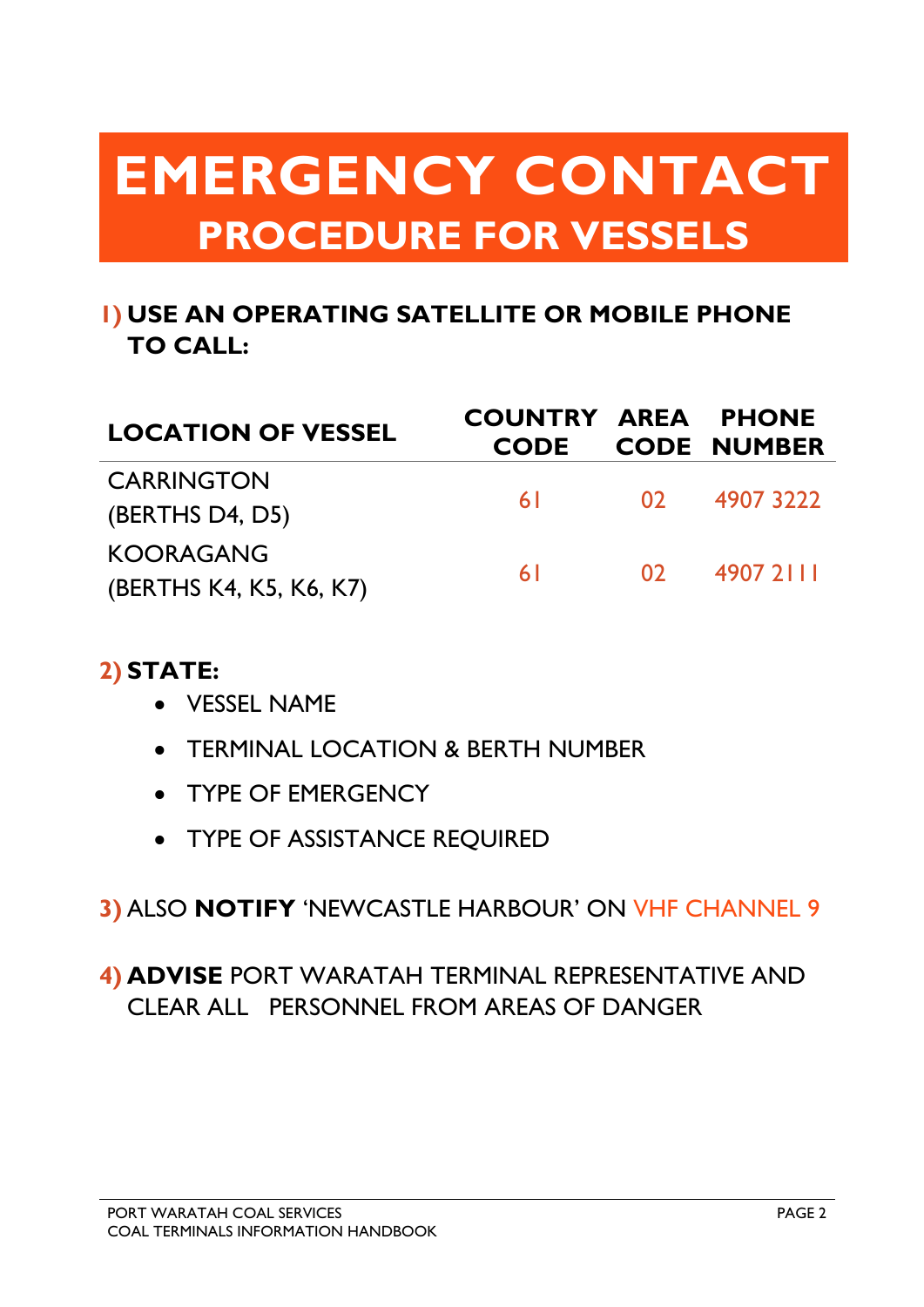# **MARINE POLLUTION EMERGENCY PROCEDURE FOR VESSELS**

# **1) NOTIFY** 'NEWCASTLE HARBOUR' ON VHF CHANNEL 9

# **2) STATE**:

- VESSEL NAME
- TERMINAL LOCATION & BERTH NUMBER
- TYPE OF EMERGENCY
- TYPE OF ASSISTANCE REQUIRED
- **3) ADVISE** PORT WARATAH TERMINAL REPRESENTATIVE AND CLEAR ALL PERSONNEL FROM AREAS OF DANGER
- **4)** ALTERNATIVELY, USE AN OPERATING SATELLITE OR MOBILE PHONE TO **CALL** PORT AUTHORITY OF NSW \*:

| <b>COUNTRY CODE</b> | <b>AREA CODE</b> | <b>PHONE NUMBER</b> |
|---------------------|------------------|---------------------|
|                     |                  | 4929 3890           |

\*PORT AUTHORITY OF NEW SOUTH WALES (NSW) IS RESPONSIBLE FOR OIL OR CHEMICAL SPILLS INSIDE NEWCASTLE HARBOUR AND IN STATE WATERS BETWEEN FINGAL HEAD NORTH OF NEWCASTLE TO CATHERINE HILL BAY SOUTH OF NEWCASTLE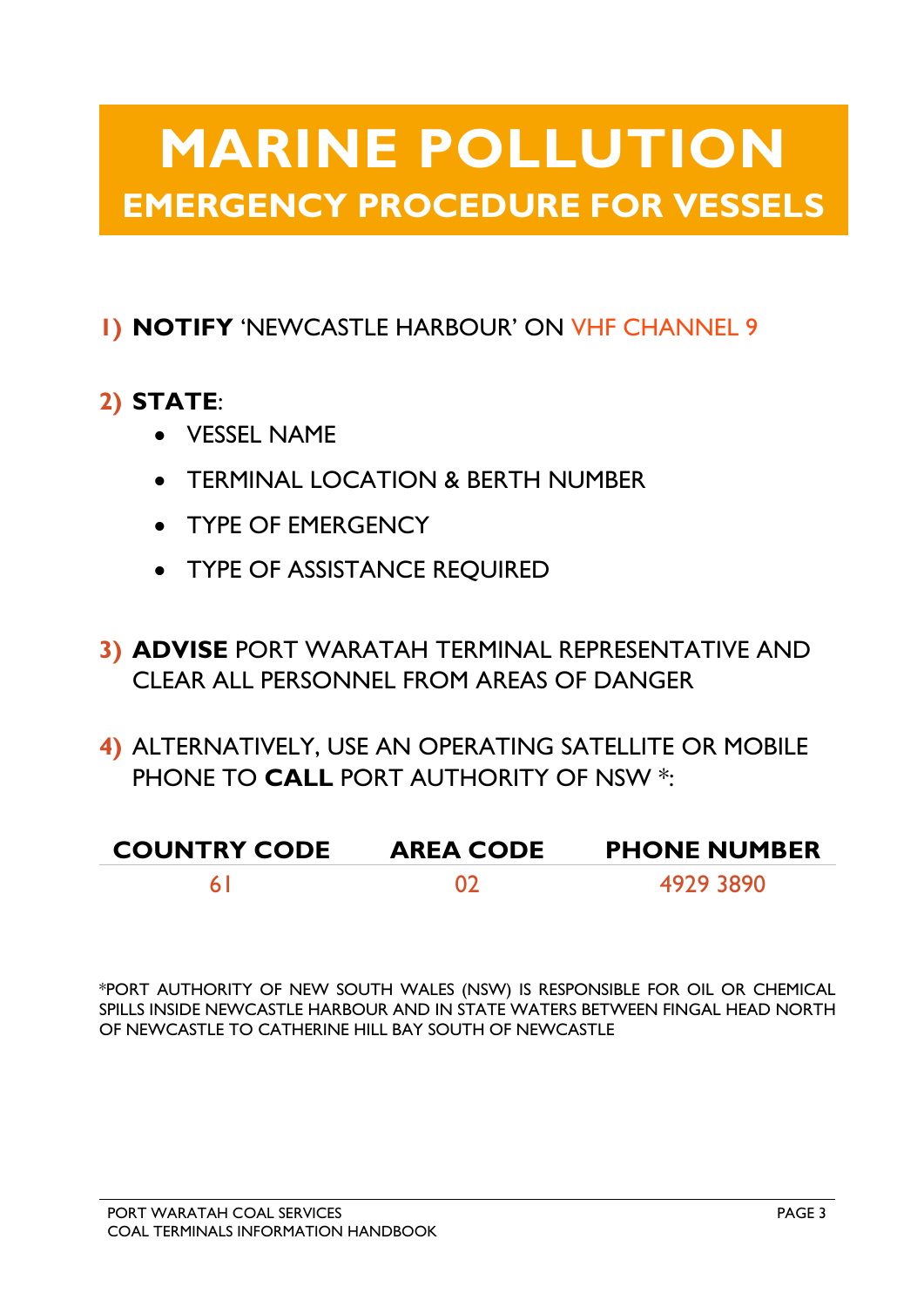# **CONTENTS**

| T.    |                                    |     |
|-------|------------------------------------|-----|
| 2.    |                                    |     |
| 3.    |                                    |     |
| 4.    |                                    |     |
| 5.    |                                    |     |
| 6.    |                                    |     |
| 7.    |                                    |     |
| 7.1   |                                    |     |
| 7.2   |                                    |     |
| 7.3   |                                    |     |
| 7.3.1 |                                    |     |
| 7.4   |                                    |     |
| 7.5   |                                    |     |
| 7.6   |                                    |     |
| 7.7   |                                    |     |
| 7.8   |                                    |     |
| 7.8.1 |                                    |     |
| 7.8.2 |                                    |     |
| 7.8.3 |                                    |     |
| 7.8.4 |                                    |     |
| 8.    |                                    |     |
| 8.1   |                                    |     |
| 8.2   |                                    |     |
| 8.3   |                                    |     |
| 8.4   |                                    |     |
| 8.5   |                                    |     |
| 9.    | <b>TERMINAL LOADING FACILITIES</b> | .18 |
| 9.1   |                                    |     |
| 9.1.1 |                                    |     |
| 9.1.2 |                                    |     |
| 9.1.3 |                                    |     |
| 9.2   |                                    |     |
| 9.3   |                                    |     |
| 9.4   |                                    |     |
| 9.5   |                                    |     |
| 9.6   |                                    |     |
| 9.7   |                                    |     |
| 9.7.1 |                                    |     |
| 9.7.2 |                                    |     |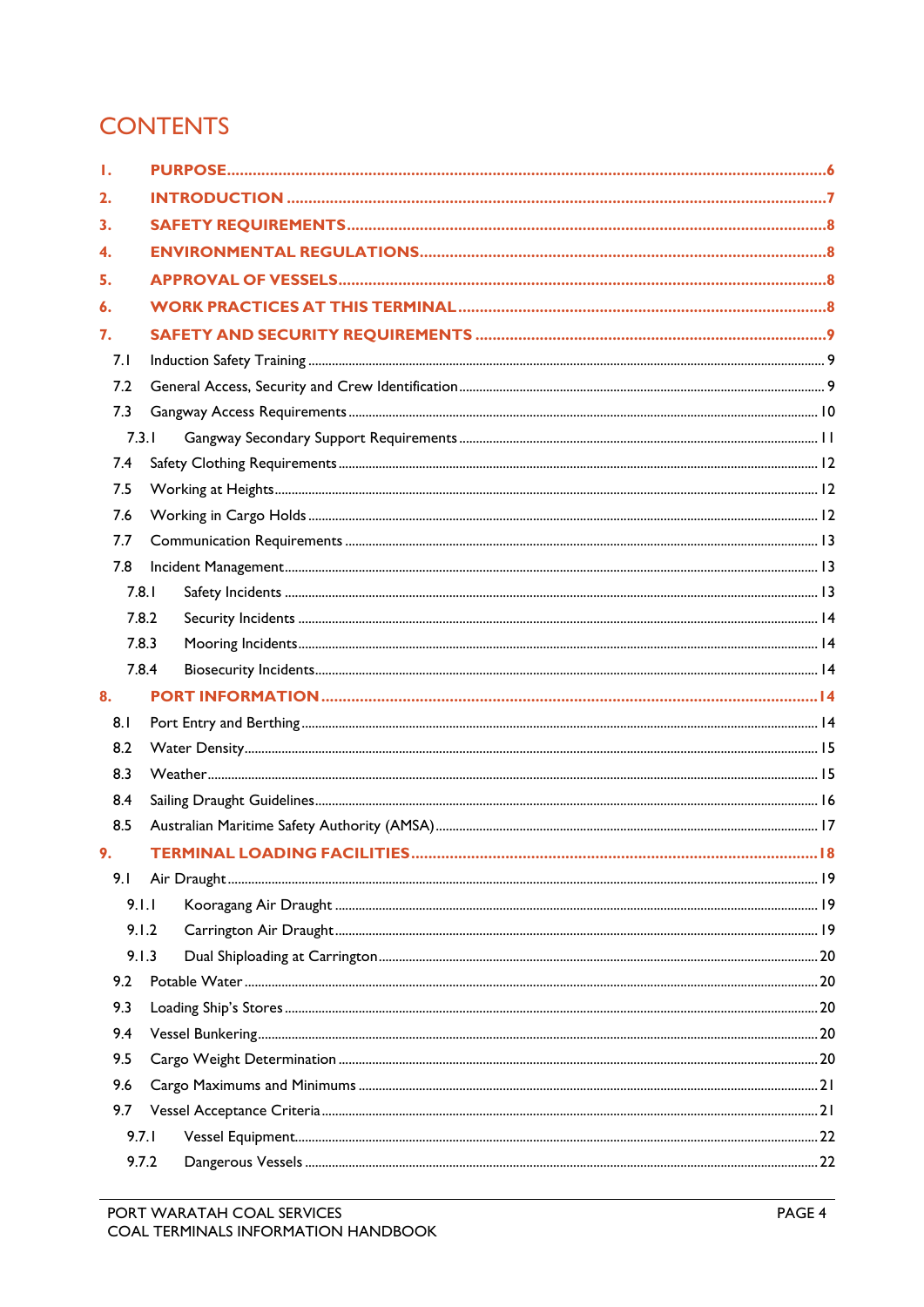| 9.7.3           |        |  |
|-----------------|--------|--|
| 9.8             |        |  |
| 10.             |        |  |
|                 |        |  |
|                 |        |  |
|                 |        |  |
|                 |        |  |
|                 |        |  |
|                 |        |  |
|                 |        |  |
|                 |        |  |
|                 |        |  |
|                 | 10.9.1 |  |
|                 | 10.9.2 |  |
|                 | 10.9.3 |  |
|                 | 10.9.4 |  |
|                 | 10.9.5 |  |
|                 | 10.9.6 |  |
|                 | 10.9.7 |  |
|                 | 10.9.8 |  |
|                 |        |  |
| H.              |        |  |
|                 |        |  |
|                 |        |  |
| 12.             |        |  |
|                 |        |  |
|                 | 12.1.1 |  |
|                 | 12.1.2 |  |
|                 |        |  |
| 13.             |        |  |
| $\overline{14}$ |        |  |
| 15.             |        |  |
| 16.             |        |  |
|                 |        |  |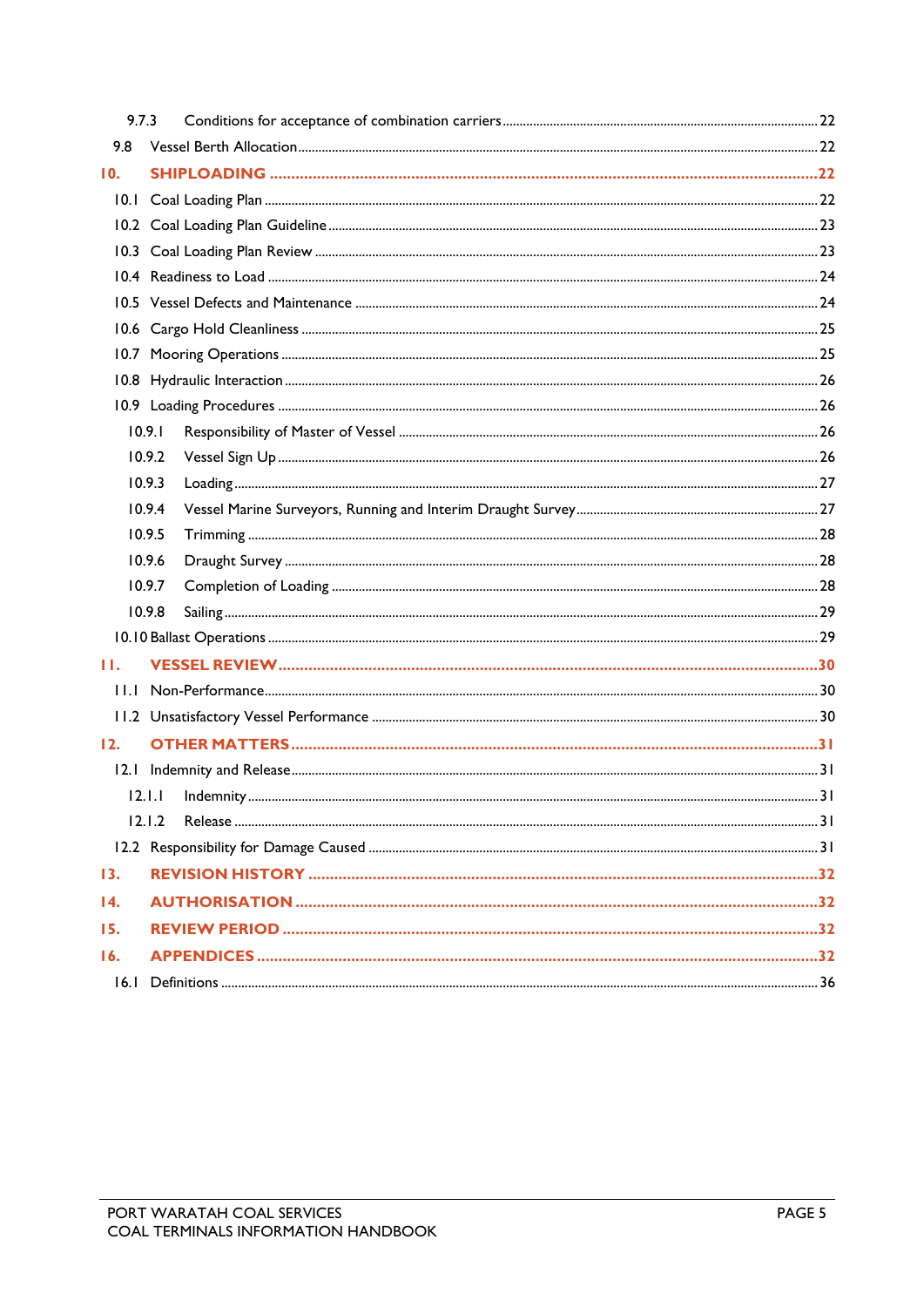# <span id="page-5-0"></span>1. PURPOSE

The purpose of this Handbook is to advise all vessel owners, vessel operators and their agents of the Port Waratah (Port Waratah) requirements for the safe loading and unloading of solid bulk cargoes at Port Waratah terminals.

Additionally, this Handbook will communicate policies, procedures and information relevant to vessel nomination and the ship-to-shore interface at Port Waratah Terminals.

This Handbook should be of use to:

- Vessels calling at Port Waratah Terminals to enable operations to be performed safely and efficiently.
- Vessel owners (or their agents) and coal exporters, to arrange and facilitate vessels calling at Port Waratah Terminals.
- Parties who perform a function related to vessels calling at Port Waratah Terminals.

This Handbook is freely available via the Port Waratah website [\(www.pwcs.com.au\)](http://www.pwcs.com.au/).

The procedures set out in this Handbook must be complied with unless otherwise agreed by Port Waratah.

The Terminal Representative acts as the primary contact while the vessel Is at berth. The Terminal Representative is also referred to as the Vessel Bulk Loading Officer (VBLO).

Acknowledgement of compliance to this Handbook will be completed by the vessel during sign up.

Port Waratah reserves the right to refuse to allow a vessel to berth at the Port Waratah Terminals due to noncompliance with the procedures set out in this Handbook by the Master of the Vessel, owner or Vessel Agent.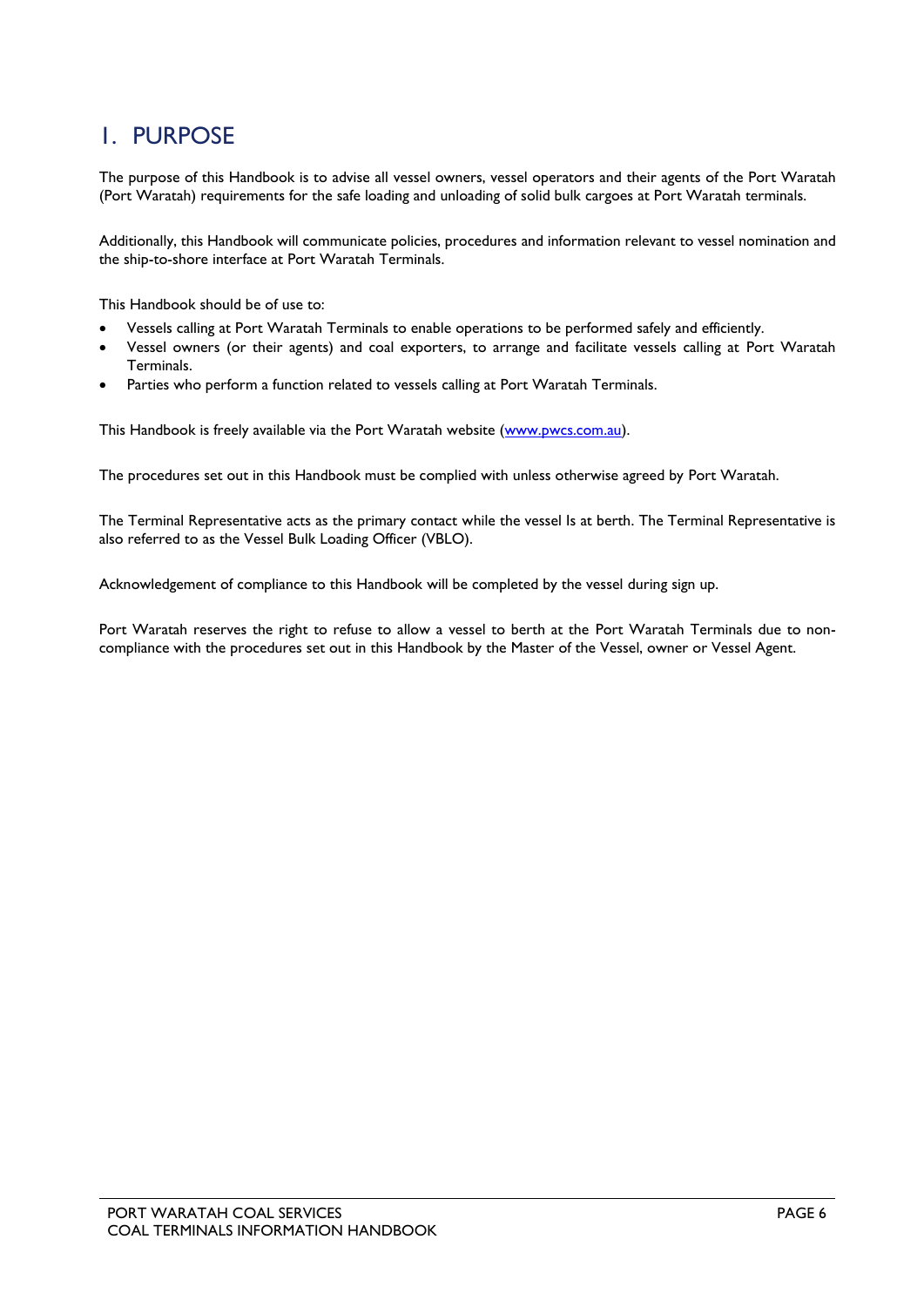# <span id="page-6-0"></span>2. INTRODUCTION

The information in this Handbook relates to both the Kooragang and Carrington Coal Terminals, except where otherwise specified. All bulk carriers that visit Australian Ports must comply with the IMSBC Code, relevant Australian Marine Orders and the BLU Code. This Handbook shall be used to enhance and clarify any requirements under the IMSBC Code, BLU Code and Marine Order Part 34. The requirements for the loading and unloading of bulk cargoes are mandated by Chapter VI of SOLAS. Mandatory application in Australia is implemented through delegated legislation adopted by the Australian Maritime Safety Authority (AMSA) under the Navigation Act (2012). Specifically, Marine Order 34 Solid Bulk Cargoes (MO34) -<https://www.amsa.gov.au/vessels/standards-regulations/marine-orders/>.

All vessels at Port Waratah Terminal shall comply with the requirements of Marpol 73/78 (annex's I-VI) and Marine Order's (Part 90 to 95) inclusive and shall not discharge any substances that may contravene this legislation.

Vessels must also comply with other relevant Marine Orders issued under:

- Navigation Act (2012)
- Protection of the Sea (Prevention of Pollution from Ships) Act (1983)
- Protection of the Sea (Harmful Anti-fouling Systems) Act (2006)
- Marine Safety (Domestic Commercial Vessel) National Law Act (2012)
- International Ship and Port Facility Security (ISPS) Code

Relevant local legislation and guidelines that vessels berthing at Port Waratah Terminals must adhere to:

- Work Health and Safety Act (2011) and the Work Health and Safety Regulation (2011 as amended)
- Protection of the Environment Act (1997 as amended)
- Ports and Marine Administration Act 1995 (NSW)
- Ship Handling Safety Guidelines

Port Waratah requires that all vessels and their owners and operators comply with Maritime Labour Convention (2006).

This Handbook has been produced with the assistance of the Port Authority of New South Wales (Port Authority), Vessel Agents, Coal Exporters, lines companies and Marine Surveyors. To the best of Port Waratah' knowledge the information contained in this Handbook is true and correct at the time of writing. Port Waratah reserves the right to change the information contained in this Handbook at any time and any inquiries regarding this information should be referred to:

Manager Service Assurance Port Waratah Coal Services PO Box 57 Carrington NSW 2294 AUSTRALIA Telephone**:** + 61 2 4907 2000 - E-mail: [coalloadingplans@pwcs.com.au](mailto:coalloadingplans@pwcs.com.au)

The Port Authority, pursuant to the Ports Corporatisation and Waterways Management Act 1995 (NSW) and the Marine Pollution Act 2012 (NSW), administers the port. All matters relating to navigation, maximum Port vessel size, pilotage, towage, vessel handling, vessel safety, marine regulations and pollution should be referred to:

The Harbour Master Port Authority of New South Wales PO Box 663 NEWCASTLE NSW 2300 AUSTRALIA Telephone: +61 2 4985 8222 - Facsimile: +61 2 4926 4596 - E-mail: [enquiries@portauthoritynsw.com.au](mailto:enquiries@portauthoritynsw.com.au) VHF: 'Newcastle Harbour' on Channel 9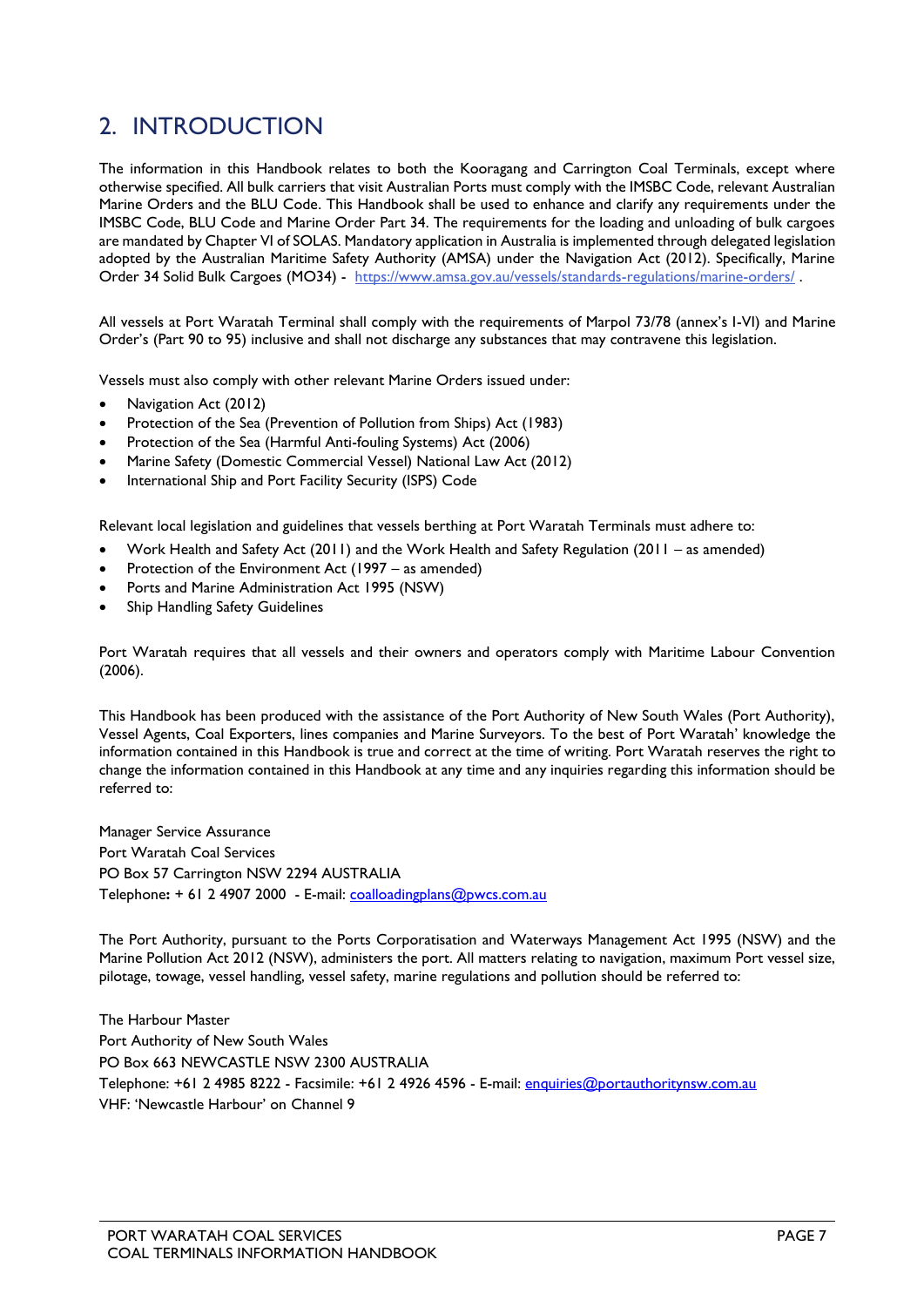# <span id="page-7-0"></span>3. SAFETY REQUIREMENTS

Port Waratah has a strong commitment to health, safety, environment & community (HSEC). Personnel, including vessel crew, whilst on Port Waratah premises must adhere to the contents and implications of the New South Wales Work Health and Safety Act (2011), Work Cover NSW codes of practice, guidelines and standards applicable and the Port Waratah Health, Safety, Environment and Community management system.

All vessels loading at Port Waratah Terminals must ensure that a non-smoking (including vaping) area on the vessel is supplied to Port Waratah personnel to allow their duties to be performed in a smoke free environment as required by the Work Health and Safety Act 2011 (NSW).

# <span id="page-7-1"></span>4. ENVIRONMENTAL REGULATIONS

The environment is of high importance to Port Waratah and is managed through extensive improvement and monitoring programs, minimising impact to neighbouring communities. All persons accessing the Terminals are to ensure their activities result in no adverse impacts to air quality, water quality or noise levels. Compliance is strictly enforced to ensure our neighbours are not adversely affected.

By accepting a berth at Port Waratah, the vessel warrants that it is familiar with the contents and implications of the NSW Environmental Planning and Assessment Act 1979, Environmental Planning and Assessment Regulation (2000) and the Protection of the Environment Operation Act (1997). All vessels visiting Port Waratah Terminals must comply with MARPOL 73/78 (Annexes I – VI) and Marine Orders Parts 91 – 98 inclusive ("Environmental Legislation").

A vessel must not discharge any substance that is not permitted to be discharged under the Environmental Legislation. This includes containing any foreign material, such as cargo spillage or hydrocarbons, to the deck and not washing into the harbour. Waste disposal arrangements are available at the wharves through consultation with the Vessel Agent.

Ballast water of all vessels (international and domestic) is regulated by the Australian Government. All vessels are required to satisfy the Australian Department of Agriculture and Water Resources requirements regarding the discharge of ballast water [\(http://www.agriculture.gov.au/biosecurity/avm/vessels/ballast/australian-ballast-water](http://www.agriculture.gov.au/biosecurity/avm/vessels/ballast/australian-ballast-water-management-requirements)[management-requirements\)](http://www.agriculture.gov.au/biosecurity/avm/vessels/ballast/australian-ballast-water-management-requirements)

# <span id="page-7-2"></span>5. APPROVAL OF VESSELS

All vessels loading at Port Waratah Terminals will be vetted at nomination. Port Waratah utilises previous loading performance, Rightship and PSC data among other sources to perform the vet. Port Waratah requires Rightship vetting to demonstrate the vessel to be acceptable.

Port Waratah requires the vessel details, including dimensions to be supplied at nomination. Port Waratah require a vessel acceptance questionnaire to be completed along with indicative coal load plan, general arrangement drawings and copies of relevant procedures.

<span id="page-7-3"></span>Port Waratah reserves the right to refuse to accept a vessel nomination (refer Section 9.7 [Vessel Acceptance Criteria\)](#page-20-1).

# 6. WORK PRACTICES AT THIS TERMINAL

Port Waratah is a safe workplace where unsafe or offensive behaviour will not be tolerated.

The failure of a vessel crew member to adhere to Port Waratah safety requirements may lead to the suspension of loading of the vessel with the delay attributed to the vessel until the matter is resolved. Port Waratah may also suspend the vessel from returning for future trips.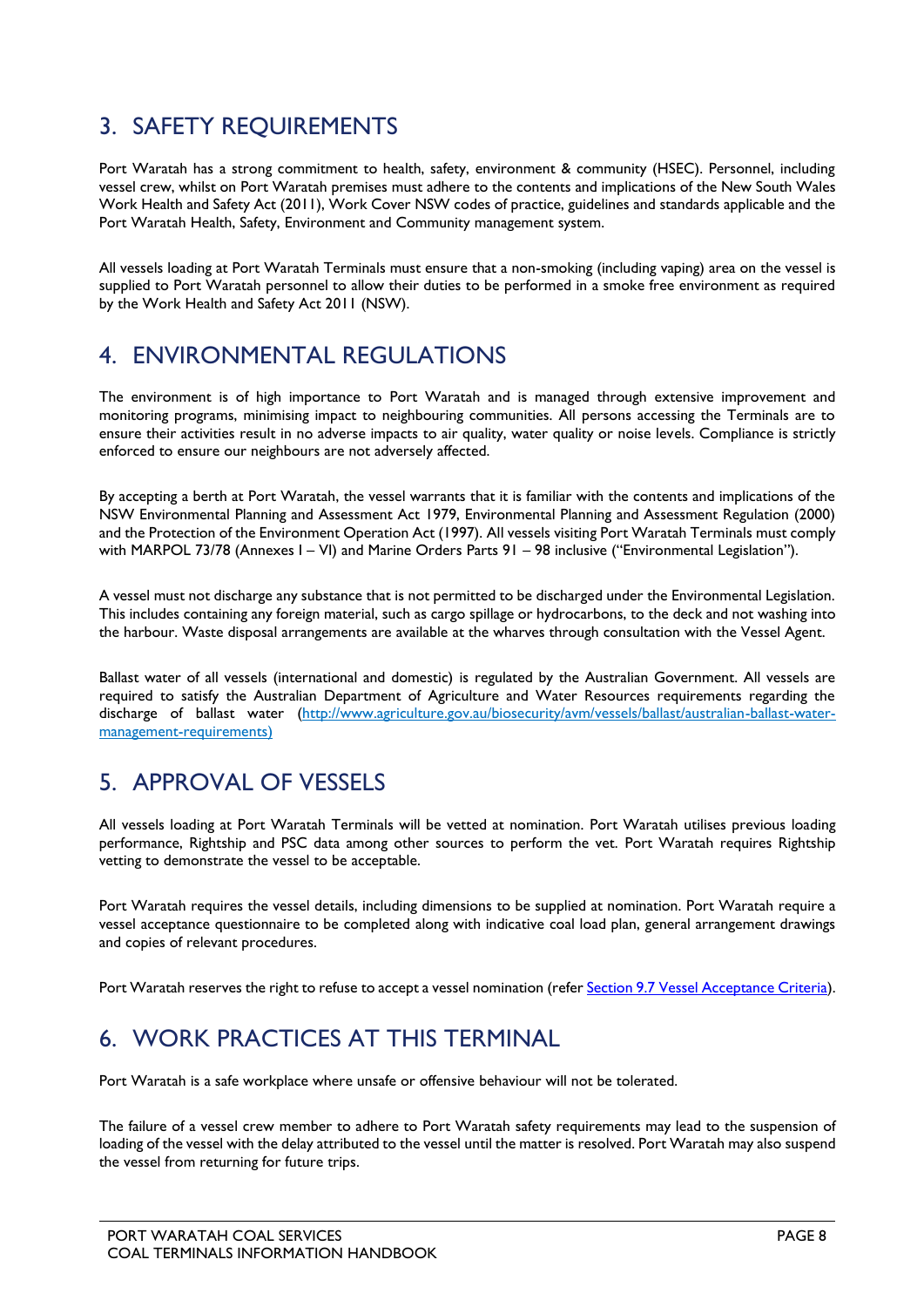# <span id="page-8-0"></span>7. SAFETY AND SECURITY REQUIREMENTS

## <span id="page-8-1"></span>7.1 INDUCTION SAFETY TRAINING

Any Vessel Agent, Coal Exporter, contractor, visitor or other person who requires entry into the Port Waratah Terminal, in connection with a vessel, must:

- Hold a valid Port Waratah Induction or be escorted by an inducted person.
- Prior to entry, undertake and agree in writing to comply with all Port Waratah safety and security requirements
- Comply with the Port Waratah Contract Management System
- Comply with and obey all lawful instructions which may be issued or given by Port Waratah.

Any Vessel Agent, Coal Exporter, contractor, visitor or other person not complying with the above requirements will be refused access to the Port Waratah Terminal.

## <span id="page-8-2"></span>7.2 GENERAL ACCESS, SECURITY AND CREW IDENTIFICATION

All vessel crew and other visitors to the vessel must present themselves to the wharf security gatehouse to obtain authority to enter the site. Vessel crew entering or exiting Port Waratah controlled areas will be required to provide satisfactory personal identification on request. This will include a passport, photocopy of that passport or equivalent documents provided by the shipping company.

Access to Port Waratah premises is only permitted to accredited organisations and their inducted employees. Identification cards will be issued upon completion of the relevant Port Waratah Induction. Any visitor that requires access to the vessel for work related activities must be escorted by a nominated accountable Port Waratah inducted person. The accountable Port Waratah inducted person must complete the "Approval to Escort Visitors onto Port Waratah Wharves" form.

To facilitate visitor access to the vessel, the Master must arrange for a Port Waratah inducted person (e.g. the Vessel Agent) to meet the visitor at security gatehouse and escort the visitor to the vessel.

Whilst transiting Port Waratah sites in vehicles follow the designated directions as outlined in the below wharf access maps:



*Image 1: Carrington Wharf Access*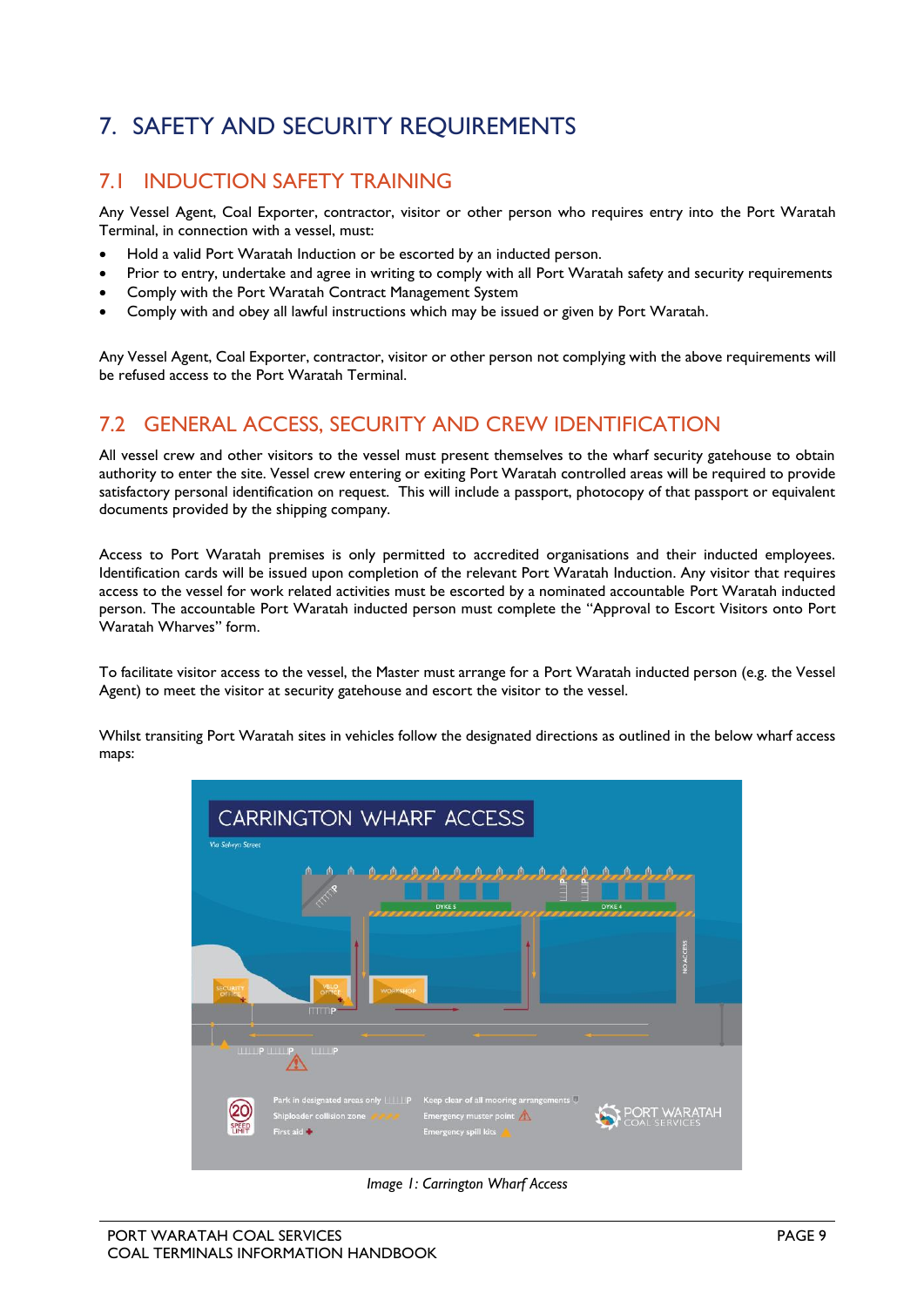

*Image 2: Kooragang Wharf Access*

Only accredited transport providers have access to Port Waratah wharves. The Vessel Agent will provide advice on accredited providers.

No pedestrian access is allowed through Port Waratah facilities.

Security cameras monitor movements on and near the wharf areas. Random vehicle, personnel and stores inspections may be carried out in accordance with Port Waratah Policies and Procedures.

## <span id="page-9-0"></span>7.3 GANGWAY ACCESS REQUIREMENTS

The Vessel Master must at all times, provide a proper and safe means of access to and from the vessel.

Due to the configuration of Port Waratah facilities, gangways will not rest on the wharf whilst alongside. Gangways will be suspended at the vessel's side and connected to a brow supplied by the terminal. Port Waratah personnel will not board the vessel until safe access is provided.

At Port Waratah Terminals this includes:

- Maintain the gangway in a good and serviceable condition with gangway wires checked and replaced regularly.
- The gangway supported at the top and not resting on the wharf.
- The gangway is securely connected to the brow (brow is supplied by terminal). Ensure the connection between the gangway and brow is secure with adequate stanchions and/or rope barrier.
- The gangway must be monitored, and the height regularly adjusted whilst at berth.
- All persons (including vessel crews) using the gangways must wear a lifejacket and utilise 3 points of contact (i.e. hold onto handrails).
- Rig gangways with safety nets at handrail height and on the gangway underside to reduce the risk of a person falling. Rigging work is not permitted while under pilotage. The decision to rig a gangway prior to port entry is solely the responsibility of the Master of the Vessel.
- Utilise a 'secondary support' that can hold the weight of the gangway should the main gangway support fail. Secondary support requirements are outlined below.
- Gangways and/or accommodation ladders and their supports are not to obstruct loading operations.
- The gangway must be adequately illuminated throughout its length during hours of darkness.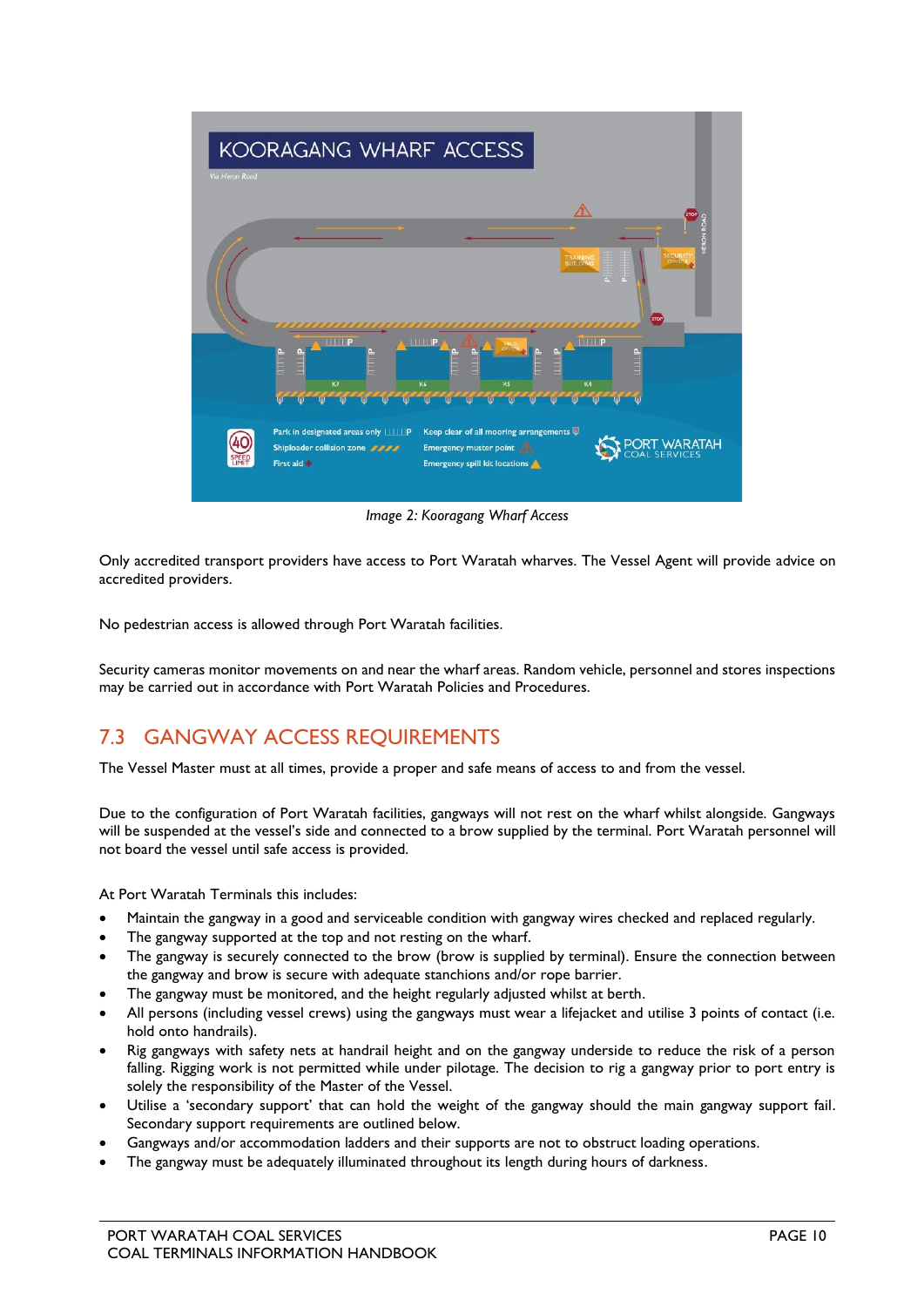The Master of the Vessel is responsible for the safety of all personnel using and adjusting the vessel's gangway to prevent damage to it and/or the berth structure. The Master of the Vessel will be held responsible for any damage or loss to the berth structure or supplied brows. Vessels that do not comply with these instructions will delay loading and may be subject to suspension from loading at Port Waratah Terminals (refer [Section 11 Vessel Review\)](#page-28-2) and potentially be issued with a defect notice by AMSA Port State Control inspectors.

#### <span id="page-10-0"></span>7.3.1 GANGWAY SECONDARY SUPPORT REQUIREMENTS

Port Waratah require all vessels occupying our berths to have a secondary means of gangway support in place. The secondary support may utilise the stores crane, a strong wire/rope tied on a secure fixture, a purpose-built device or other solution as determined by the vessel.

The vessel should conduct a risk assessment of any secondary support arrangements in accordance with the safety management system. This risk assessment should pay particular attention to:

- The load bearing capacity of the vessel structure to which it is connected. The secondary support must be able to hold the weight of the gangway, should the main gangway support fail.
- The safe working load (SWL) of all components of the arrangement must be greater than 2 tonnes. This includes all ropes, wires, pulleys, fittings, davits and vessel cranes which form the arrangement.
- The main gangway support should take the weight of the gangway, not rely on the secondary support.
- The secondary support may be temporarily removed upon the approval of the Terminal Representative (e.g. if the stores crane is required to load provisions). Access between the vessel and shore shall be suspended until the secondary support is reinstalled.
- The vessel is not to place a secondary gangway support where it may collide with the shiploader.

Procedures for fitting, maintenance and operation of the secondary means of support should be included in safety management system procedures and crew should be instructed and trained in the use of these arrangements.

Further information is available via AMSA Marine Notice 13/2017.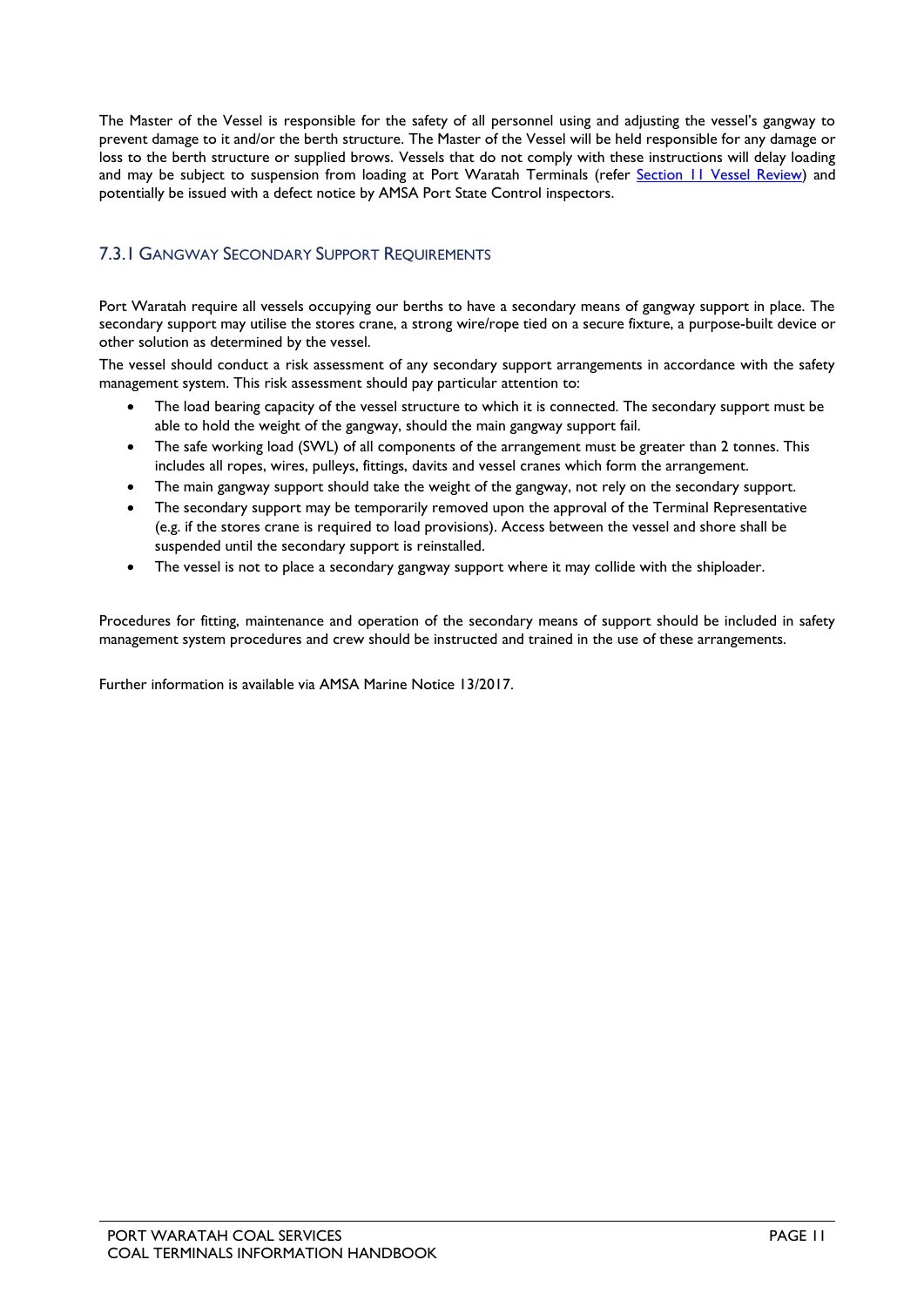## <span id="page-11-0"></span>7.4 SAFETY CLOTHING REQUIREMENTS

Persons accessing the wharf (or any terminal area) must wear appropriate personal protective equipment (PPE).

This requirement applies to vessel crew accessing the wharf for any purpose, including when transiting from the gangway to a vehicle.

Minimum PPE requirements whilst accessing wharf areas:

- Safety helmet
- Eye protection
- Steel Cap Enclosed footwear
- Long sleeve shirt and long trousers
- High-visibility safety vest or clothing
- Personal floatation devices (lifejackets) to be worn when accessing the gangway and wharf apron area
- Any other safety equipment that may be required in the area being visited or as directed by a Port Waratah employee.

Vessel crew must use their own PPE – Port Waratah will not provide PPE.

Where a crew member is joining a vessel for the first time, the Vessel Agent shall provide PPE.

When leaving Port Waratah premises for shore leave, vessel crew may store their PPE at the security gate. The Security Officer will register the equipment for pick-up upon re-entry.



*Image 3: Minimum Wharf PPE*

All Port Waratah employees are required to wear appropriate PPE whilst on board a vessel. Port Waratah recommends that vessel crew also adhere to this policy, including wearing hearing protection when near an operation shiploader.

## <span id="page-11-1"></span>7.5 WORKING AT HEIGHTS

<span id="page-11-2"></span>Crew members must not work on top of a hatch cover or above an open cargo hold without fall protection in place.

## 7.6 WORKING IN CARGO HOLDS

Port Waratah recognises that cargo hold entry may be required while the vessel is at berth. This access may be by vessel crew members or other parties, such as marine surveyors. The following procedures must be complied with to ensure the safety of persons entering the cargo holds.

Prior to a vessel berthing, Port Waratah will require the Master of the Vessel to submit the following:

- Copy of a procedure identifying action to be taken by vessel crew when entering a hold during cargo operations
- Evidence of training within the last 12 months in the above procedure.

Any procedure submitted must be prepared with a view to preventing dangers that are likely to arise in the cargo hold and must include the following items:

- A notice must be displayed at all cargo hold entrances prohibiting entry without permission
- The procedure for preparing and securing the space for entry
- The method of monitoring the atmosphere within the cargo hold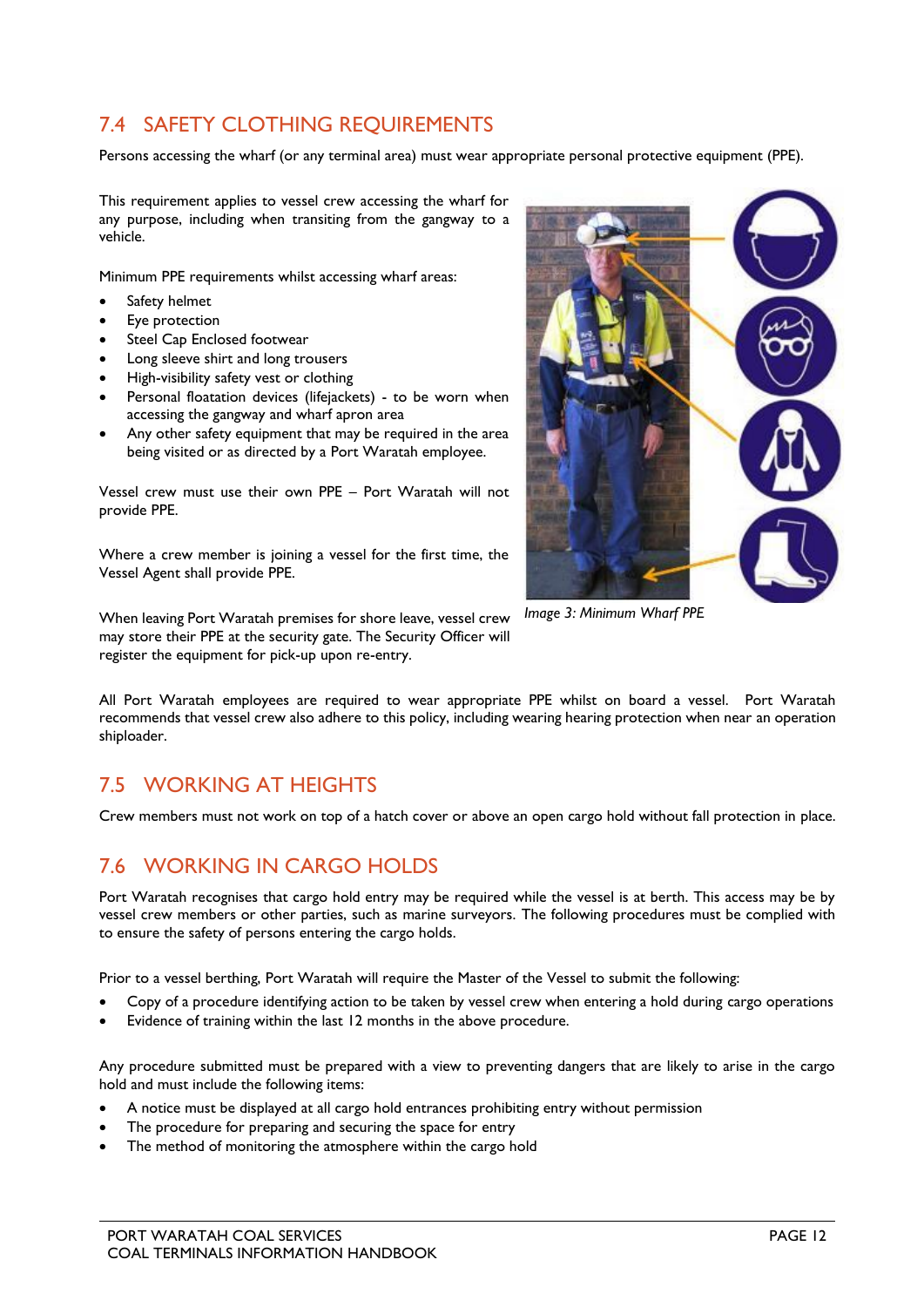Entry into cargo holds during cargo operations must:

- Comply with the agreed procedure
- Be agreed with the Port Waratah Terminal representative prior to entry
- Be authorised by the Master of the Vessel
- Be supervised by an officer of the ship
- Be identified by an agreed method,
	- o flashing light or flag during cargo hold inspection work prior to loading,
	- o hatch covers partially closed and chocked for entry by crew members (refer Terminal Safety Poster).

The Master of the vessel will be held accountable for the safety of persons entering a cargo hold. In the event of cargo hold inspections, 'Clear to load' should not be provided until the inspections have been completed and it is safe to commence loading.

## <span id="page-12-0"></span>7.7 COMMUNICATION REQUIREMENTS

The Terminal Representative, also known as the Vessel Bulk Loading Officer (VBLO) acts as the primary terminal contact whilst the vessel is at berth.

The means of communication between the vessel and shore shall be advised by the Terminal Representative to the Master of the Vessel immediately after berthing and shall be documented and agreed by both parties on the Ship/Shore Safety Checklist.

Port Waratah require the vessel representative to report to the terminal representative as soon as practical after berthing.

Communications will be in English, in person or via phone. Port Waratah will issue a mobile phone to the vessel and the Terminal Representative shall advise and document acceptance of the procedure for correct usage.

A mobile device will be made available to the vessel to enable the monitoring of loading and other relevant information.

The following table lists useful contact details and phone numbers, however, please refer to the Ship/Shore Safety Checklist for specific advice. Add +61 as a country code if dialling from a satellite phone.

| <b>Terminal</b> | <b>Terminal Representative</b>    | <b>Operations Supervisor</b> | <b>Emergency</b> |
|-----------------|-----------------------------------|------------------------------|------------------|
| Carrington      | Radio & phone advised on berthing | 02 4907 3287                 | 02 4907 3222     |
| Kooragang       | Radio & phone advised on berthing | 02 4907 2361                 | 02 4907 2111     |

<span id="page-12-1"></span>*Table 1: Port Waratah Contact Details for Terminal Representatives*

## 7.8 INCIDENT MANAGEMENT

#### <span id="page-12-2"></span>7.8.1 SAFETY INCIDENTS

Incidents that occur at the Port Waratah wharf facilities, including those on board the vessel, are to be reported immediately to Port Waratah and the relevant statutory authorities.

Depending on the nature of the incident, these agencies may include Australian Maritime Safety Authority (AMSA), the Port Authority, Workcover New South Wales or the NSW Office of Environment and Heritage (OEH).

Port Waratah recommends the use of the Vessel Agent in coordinating any further communications with respect to incidents.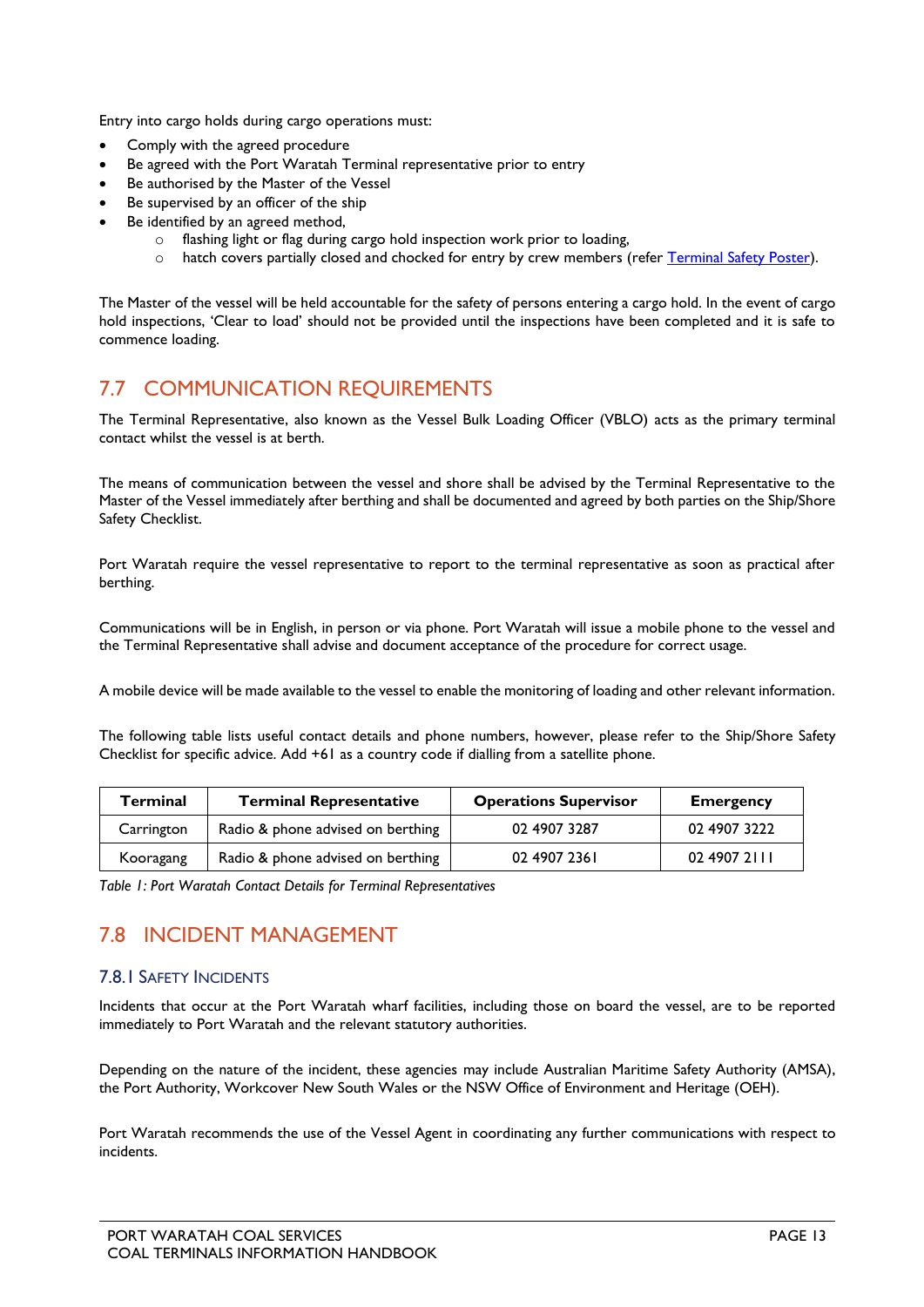Where an incident occurred that resulted in Port Waratah causing damage to a vessel Port Waratah reserves the right to organise for a third party to inspect, photograph and estimate the cost to repair damages caused by Port Waratah.

#### <span id="page-13-0"></span>7.8.2 SECURITY INCIDENTS

All security incidents must be reported to the Terminal representative immediately. It is a breach under Australian Law to withhold any information relating to security incidents that affect maritime transport.

#### <span id="page-13-1"></span>7.8.3 MOORING INCIDENTS

Snapped mooring lines must be reported immediately to the Port Authority ('Newcastle Harbour' on VHF Channel 9) and Port Waratah Terminal Representative.

The Master of the Vessel must also arrange (via the Vessel Agent) for a lines crew to re-set the snapped line.

In the event of an incident (and until notified by the Terminal Representative that the hazard has passed) vessel crew must:

- Not access the gangway and berth apron. Other mooring line failures may occur, and vessel movement may dislodge the gangway and brow from the berth
- Not re-set a line or otherwise operate terminal mooring equipment. Accredited lines company personnel must be called for this purpose
- Take appropriate precautions to avoid accessing snap-back zones surrounding shipboard mooring equipment.

#### <span id="page-13-2"></span>7.8.4 BIOSECURITY INCIDENTS

A biosecurity incident is an unintentional, unforeseen or uncontrolled exposure to exotic pests and diseases. Exotic pests or diseases may be detected during a biosecurity incident, or they may only be suspected. Examples of an actionable biosecurity incident include the discovery of webbing, borer holes, egg masses, or soil contamination.

The method for responding to a biosecurity incident is ISOLATE, CONTAIN, REPORT & TREAT.

All biosecurity incidents must be reported immediately to the Terminal Representative and the Department of Agriculture and Water Resources.

<span id="page-13-3"></span>Port Waratah maintain Biosecurity Response Kits, which are located at the Wharf Security Gate at each Terminal.

# 8. PORT INFORMATION

#### <span id="page-13-4"></span>8.1 PORT ENTRY AND BERTHING

The Coal Exporter must provide or cause the Master of the Vessel or Vessel Agent to provide updates of the vessel's ETA to Port Waratah at least 10 days, 7 days, 48 hours and 24 hours before the ETA and at all other times requested by Port Waratah. These are to be provided via the Port Waratah Services Portal website.

If the vessel intends to discharge or partially load at another terminal in Newcastle prior to berthing at Port Waratah, the Vessel Agent must notify Port Waratah at least ten (10) days prior to ETL.

Restrictions apply to vessels entering port in a part-loaded condition. PANSW Harbour Master must approve the entry of these vessels. Acceptable conditions for part-loaded vessels are:

- Vessel arrival displacement to be less than 105,000 tonnes, and
- Vessel arrival draught to be less than 12.0 metres.

Two navigational charts are published for Newcastle: AUS 207 (Approaches to Newcastle) and AUS 208 (Newcastle Harbour).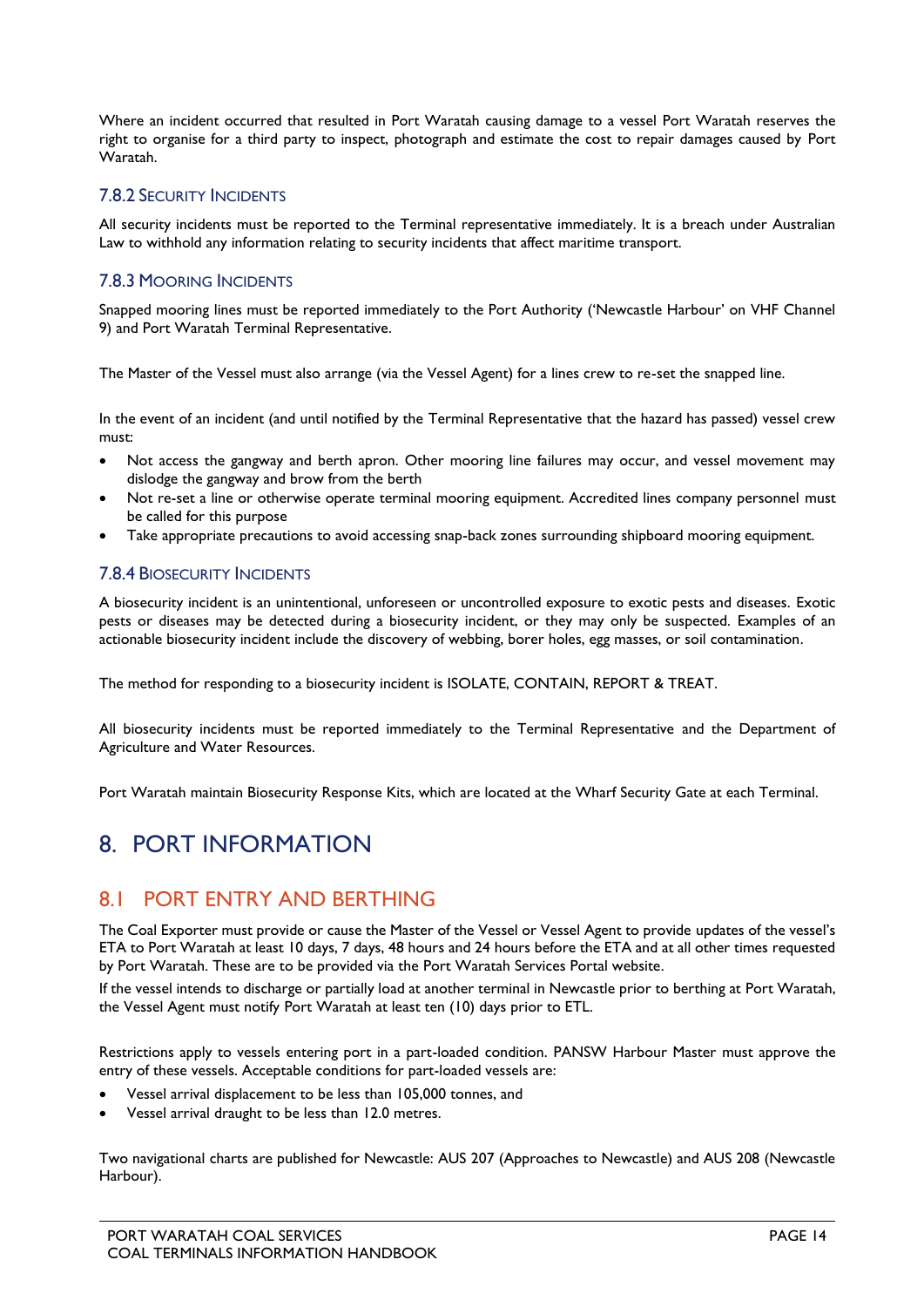The entrance is subject to swell conditions and the port may be restricted due to bad weather. The port is tidal; consequently, deep draught vessels are subject to tidal conditions as per the Port Authority's Ship Handling Safety Guidelines.

All vessels must be ballasted and trimmed as follows:

• Minimum draughts are Forward: 2% of the vessels LOA and be such a draught aft that the vessel's propeller is fully immersed.

The Master of the Vessel shall also ensure that the air draught restriction (refer [Section 9.1 Air Draught\)](#page-18-0) at the allocated Terminal is met.

| Chart:                                                                 | AUS 207 & 208                                              |  |
|------------------------------------------------------------------------|------------------------------------------------------------|--|
| Promulgated Channel Depth + Tide - 10% UKC<br>Maximum sailing draught: |                                                            |  |
| Channel design depth:<br>15.2 m (subject to promulgation)              |                                                            |  |
| Tidal range:                                                           | $0.1$ m to $2.1$ m                                         |  |
| Highest astronomical tide (HAT):                                       | 2.1 <sub>m</sub>                                           |  |
| Lowest astronomical tide (LAT):<br>0 m (Chart Datum)                   |                                                            |  |
| Minimum Lower High Water (LHW):                                        | 1.1 <sub>m</sub>                                           |  |
| <b>Water density:</b>                                                  | 1023kg/m3 during typical weather                           |  |
|                                                                        | Down to 1000kg/m3 following heavy rains in river catchment |  |

*Table 2: Port Entry Information*

## <span id="page-14-0"></span>8.2 WATER DENSITY

During periods of normal to dry weather water density can be expected to be approximately 1023kg/m3 (by draught survey hydrometer calculated in air) or 1025kg/m3 (by loadline hydrometer calculated in a vacuum, Australian Standard AS2026-1994).

This will not relieve the Master of the Vessel of his responsibility to regularly check the water density using the appropriate standard practices during the loading process.

During periods of excessive freshwater flow following heavy rains in the catchment area water density has been known to reach 1000 kg/m3. This will largely depend on the tidal flows at the time of surveying.

#### <span id="page-14-1"></span>8.3 WEATHER

Where, in the opinion of either Port Waratah or the Master of the Vessel, weather conditions make loading perilous, Port Waratah shall cease loading and record the occurrence and period(s) of non-working due to weather in the vessel loading delay statement.

Port restrictions may prevent vessels from entering or departing the Port of Newcastle. Port Waratah will report port restrictions which result in shiploading ceasing at either of our terminals by publishing a notice to the Services Portal.

Exceptional conditions caused by adverse weather or excessive freshwater flow in the Port following heavy rains, may impact vessel movements in the Port area.

Entry and sailing times may be changed (through the Vessel's Agent and in consultation with Port Waratah) to allow for these conditions.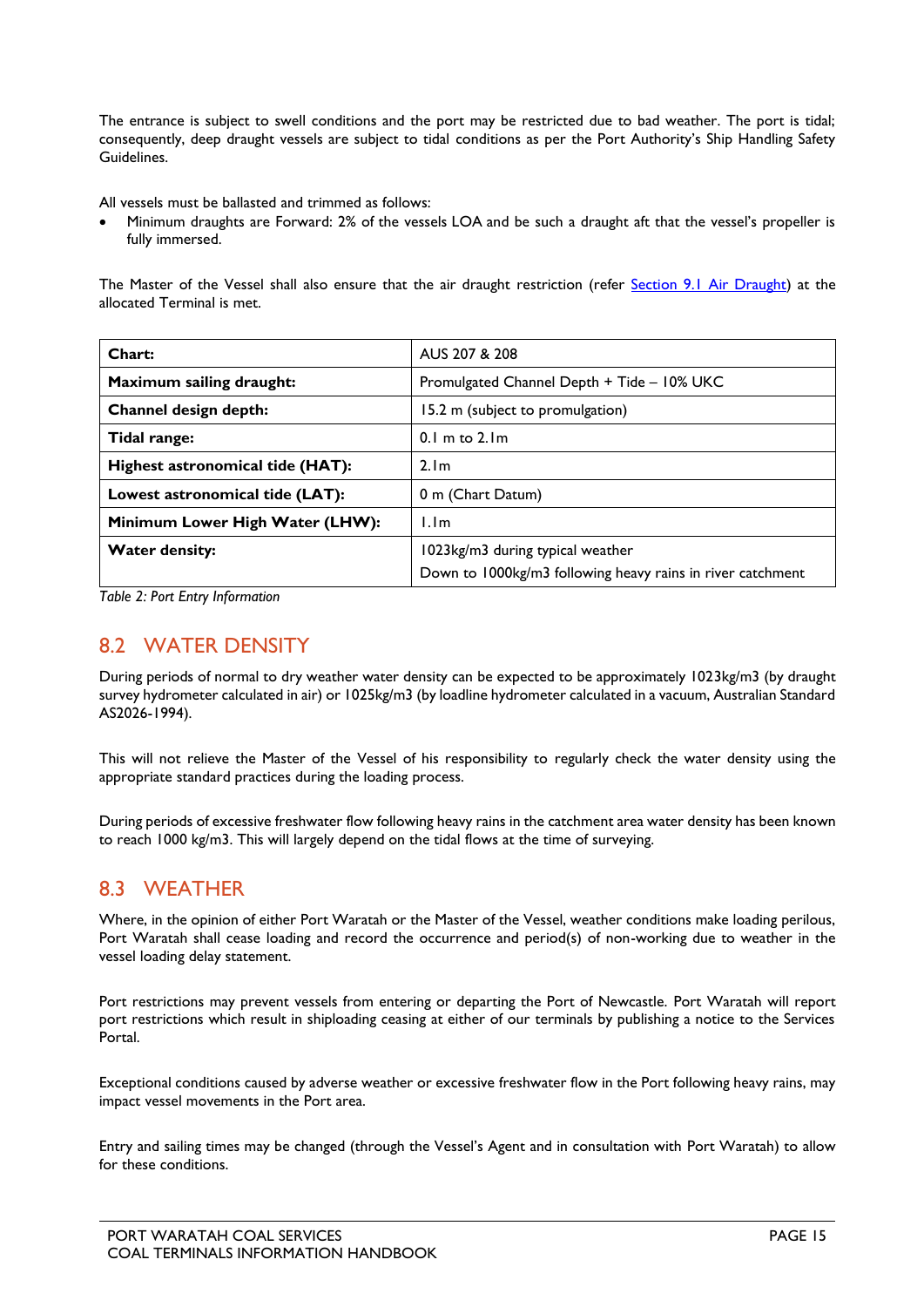| <b>Typical Weather Conditions</b> | <b>Summer</b><br>(Dec-Feb) | <b>Autumn</b><br>(Mar-May) | Winter<br>$(lun-Aug)$ | <b>Spring</b><br>(Sept-Nov) |
|-----------------------------------|----------------------------|----------------------------|-----------------------|-----------------------------|
| Average Max Temp (°C)             | 25                         | 22.6                       | 17.9                  | 21.9                        |
| Average Minimum Temp (°C)         | 19.3                       | 15.6                       | 9.6                   | 14.4                        |
| Mean Monthly Rainfall (mm)        | 88.6                       | l 20. l                    | 82.7                  | 72.3                        |

*Table 3: Weather Information*

## <span id="page-15-0"></span>8.4 SAILING DRAUGHT GUIDELINES

Maximum draughts to or from Port Waratah Terminals is provided in the table below. Current promulgated depths must also be considered. Promulgated depths are published on the Port Authority New South Wales website.

| <b>Tide</b><br><b>Prediction</b><br>(m) | <b>Centimetre increment</b> |       |       |       |       |       |       |       |       |       |
|-----------------------------------------|-----------------------------|-------|-------|-------|-------|-------|-------|-------|-------|-------|
|                                         | 0.00                        | 0.01  | 0.02  | 0.03  | 0.04  | 0.05  | 0.06  | 0.07  | 0.08  | 0.09  |
| 0.0                                     | 13.82                       | 13.83 | 13.84 | 13.85 | 13.85 | 13.86 | 13.87 | 13.88 | 13.89 | 13.90 |
| 0.1                                     | 13.91                       | 13.92 | 13.93 | 13.94 | 13.95 | 13.95 | 13.96 | 13.97 | 13.98 | 13.99 |
| 0.2                                     | 14.00                       | 14.01 | 14.02 | 14.03 | 14.04 | 14.05 | 14.05 | 14.06 | 14.07 | 14.08 |
| 0.3                                     | 14.09                       | 14.10 | 14.11 | 14.12 | 14.13 | 14.14 | 14.15 | 14.15 | 14.16 | 14.17 |
| 0.4                                     | 14.18                       | 14.19 | 14.20 | 14.21 | 14.22 | 14.23 | 14.24 | 14.25 | 14.25 | 14.26 |
| 0.5                                     | 14.27                       | 14.28 | 14.29 | 14.30 | 14.31 | 14.32 | 14.33 | 14.34 | 14.35 | 14.35 |
| 0.6                                     | 14.36                       | 14.37 | 14.38 | 14.39 | 14.40 | 14.41 | 14.42 | 14.43 | 14.44 | 14.45 |
| 0.7                                     | 14.45                       | 14.46 | 14.47 | 14.48 | 14.49 | 14.50 | 14.51 | 14.52 | 14.53 | 14.54 |
| 0.8                                     | 14.55                       | 14.55 | 14.56 | 14.57 | 14.58 | 14.59 | 14.60 | 14.61 | 14.62 | 14.63 |
| 0.9                                     | 14.64                       | 14.65 | 14.65 | 14.66 | 14.67 | 14.68 | 14.69 | 14.70 | 14.71 | 14.72 |
| 1.0                                     | 14.73                       | 14.74 | 14.75 | 14.75 | 14.76 | 14.77 | 14.78 | 14.79 | 14.80 | 14.81 |
| $  \cdot  $                             | 14.82                       | 14.83 | 14.84 | 14.85 | 14.85 | 14.86 | 14.87 | 14.88 | 14.89 | 14.90 |
| 1.2                                     | 14.91                       | 14.92 | 14.93 | 14.94 | 14.95 | 14.95 | 14.96 | 14.97 | 14.98 | 14.99 |
| 1.3                                     | 15.00                       | 15.01 | 15.02 | 15.03 | 15.04 | 15.05 | 15.05 | 15.06 | 15.07 | 15.08 |
| 1.4                                     | 15.09                       | 15.10 | 15.11 | 15.12 | 15.13 | 15.14 | 15.15 | 15.15 | 15.16 | 15.17 |
| 1.5                                     | 15.18                       | 15.19 | 15.20 | 15.21 | 15.22 | 15.23 | 15.24 | 15.25 | 15.25 | 15.26 |
| 1.6                                     | 15.27                       | 15.28 | 15.29 | 15.30 | 15.31 | 15.32 | 15.33 | 15.34 | 15.35 | 15.35 |
| 1.7                                     | 15.36                       | 15.37 | 15.38 | 15.39 | 15.40 | 15.41 | 15.42 | 15.43 | 15.44 | 15.45 |
| 1.8                                     | 15.45                       | 15.46 | 15.47 | 15.48 | 15.49 | 15.50 | 15.51 | 15.52 | 15.53 | 15.54 |
| 1.9                                     | 15.55                       | 15.55 | 15.56 | 15.57 | 15.58 | 15.59 | 15.60 | 15.61 | 15.62 | 15.63 |
| 2.0                                     | 15.64                       | 15.65 | 15.65 | 15.66 | 15.67 | 15.68 | 15.69 | 15.70 | 15.71 | 15.72 |
| 2.1                                     | 15.73                       | 15.74 | 15.75 | 15.75 | 15.76 | 15.77 | 15.78 | 15.79 | 15.80 | 15.81 |
| 2.2                                     | 15.82                       | 15.83 | 15.84 | 15.85 | 15.85 | 15.86 | 15.87 | 15.88 | 15.89 | 15.90 |

*Table 4: Maximum Sailing Draughts*

All vessel draughts are based on a 10% static underkeel allowance and based on two (2) decimal places.

Whilst at berth the underkeel clearance of the vessel shall not be less than 0.3 of a metre. It is the responsibility of the Master of the Vessel to ensure the required clearance is provided.

Vessels are required to provide to the Port Authority 12 hours prior to sailing their maximum sailing draught so that is can be assessed using the Swell and Under Keel Clearance System (SAUCS).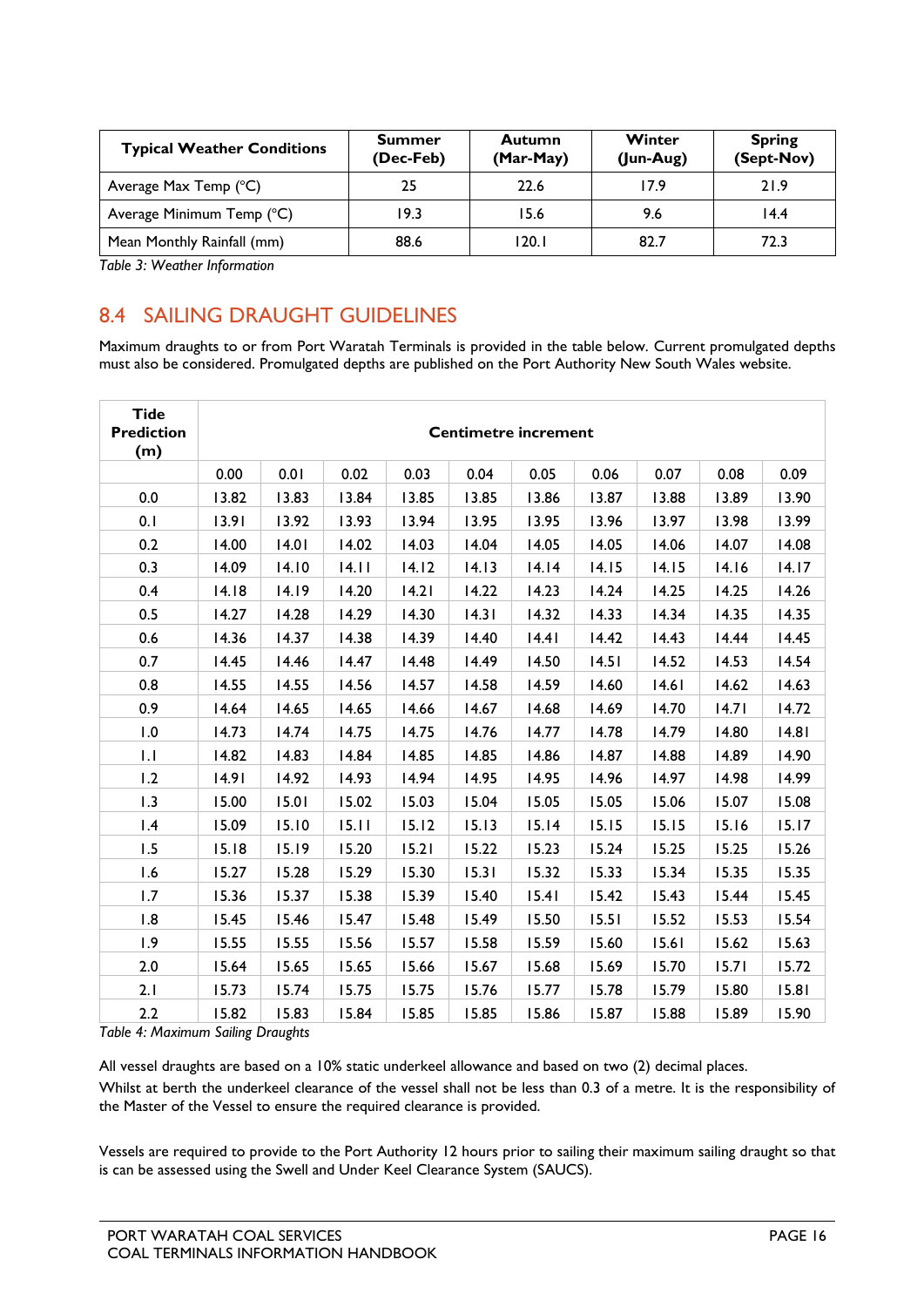For tide restricted vessels, Port Waratah will determine and advise the maximum sailing draught (MSD) that the vessel can be loaded to. The loading plan at the commencement of loading will be an MSD no greater than the first LHW after estimated time of completion. The opportunity to increase the sailing MSD will be reviewed throughout loading, taking into account a number of risk factors.

Port Waratah reserves the right to complete loading at a reduced draught to enable sailing on a later tide, particularly where weather or other events could delay the departure beyond the planned sailing tide and when future tide heights are decreasing.

Vessels are not permitted to wait for a later tide to enable additional cargo to be loaded.

## <span id="page-16-0"></span>8.5 AUSTRALIAN MARITIME SAFETY AUTHORITY (AMSA)

All vessels may be subject to Port State Control inspections by AMSA Surveyors. In some instances, the severity of any deficiencies may result in the vessel being Detained until repairs are affected. This may result in the vessel being delayed from sailing.

Depending on the nature of the rectification work required, it may be necessary to cease loading operations until repair work is completed at the berth or to have the vessel moved to a suitable alternate holding berth for the repair work to be completed, at the vessel owner's cost.

Port Waratah holds the detained vessel and its owners liable for all costs incurred by Port Waratah or its agents, representatives and contractors caused by or arising from the vessel being detained. This includes all lost revenue or profit resulting from the vessel not departing the berth at the completion of loading.

Port Waratah expects the detained vessel to explore all options to minimise the impact to Port Waratah's berths and shipping schedule. Port Waratah expects all repairs to be carried out immediately so that the vessel can depart upon completion of loading. If the planned sailing time cannot be achieved, the vessel should move to a lay berth to complete the required repairs. All movement costs will also be the liability of the vessel.

Port Waratah must receive immediate written notice of any provisional detention and release that occurs whilst alongside at the Terminals. Notices must be forwarded by the Vessel Agent to ShippingIssues@pwcs.com.au (Note: the underscore must be included in email address).

Contact details for AMSA in the Port of Newcastle are: Senior Marine Surveyor Australian Maritime Safety Authority 8 Cowper Street Carrington NSW 2294 AUSTRALIA Telephone: +61 2 4961 6300 - Fax**:** +61 2 4961 2694 Email: [NSOperations@amsa.gov.au](mailto:NSOperations@amsa.gov.au)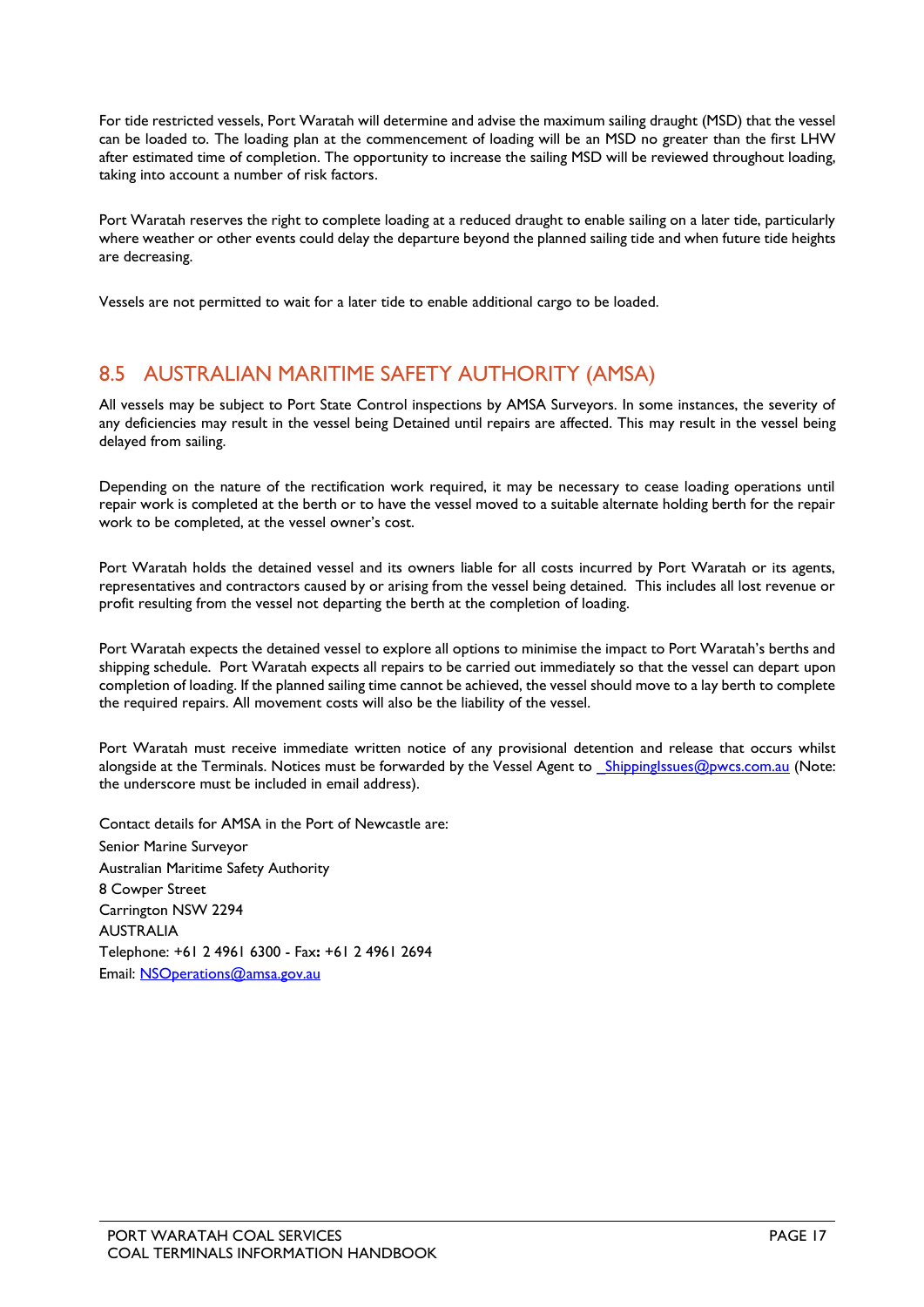# <span id="page-17-0"></span>9. TERMINAL LOADING FACILITIES

|                                                                   | <b>KOORAGANG</b>                                                                                                                                                  | <b>CARRINGTON</b>                                                   |
|-------------------------------------------------------------------|-------------------------------------------------------------------------------------------------------------------------------------------------------------------|---------------------------------------------------------------------|
|                                                                   | Berths - K4, K5, K6 and K7                                                                                                                                        | Berths - D4 and D5                                                  |
| Layout:                                                           | Four berths operated continuously to<br>accommodate up to five vessels; Three<br>shiploaders                                                                      | Two berths; Two shiploaders                                         |
| <b>Operating Hours:</b>                                           | 365 days/year, 24 hours/day                                                                                                                                       | 365 days/year, 24 hours/day                                         |
| Typical Vessel Size:                                              | 70,000 to 210,000 dwt                                                                                                                                             | 30,000 to 180,000 dwt                                               |
| Berth Alignment:                                                  | <b>III0T</b>                                                                                                                                                      | <b>1750T</b>                                                        |
| Berthing:                                                         | Port side-to<br>(or starboard side-to at berth K4 as<br>required)                                                                                                 | Starboard side-to                                                   |
| Berth Design Depth:                                               | 16.5 m (subject to promulgation)                                                                                                                                  | 16.5 m (subject to promulgation)                                    |
| Dredged Length at Berth<br>Face:                                  | 1396 m                                                                                                                                                            | 615m                                                                |
| <b>EQUIPMENT</b>                                                  |                                                                                                                                                                   |                                                                     |
| Shiploader type:                                                  | Longitudinal travel, telescoping outreach,<br>luffing type                                                                                                        | Longitudinal travel, telescoping outreach,<br>luffing type          |
| Shiploaders per Vessel:                                           | Single head loading                                                                                                                                               | Single or dual head loading                                         |
| Maximum Shiploading<br>Rate:                                      | 10,500 tph                                                                                                                                                        | 2,500 tph per shiploader                                            |
| <b>Typical Gross</b>                                              | 5,000 to 7,300 tph                                                                                                                                                | Single shiploader: 2,000 to 2,300 tph                               |
| Shiploading Rate:<br>Maximum Shiploader<br>Outreach:              | Shiploader rate (through to trim) 7,000 tph<br>35 m from fender face line                                                                                         | Dual shiploader: 3,000 to 3,500 tph<br>31.3 m from fender face line |
| Maximum Shiploader<br>Coal Throw:                                 | 55 m from fender face line                                                                                                                                        | 47 m from fender line                                               |
| Shiploader Travel<br>Distances (as measured<br>from boom centre): | Shiploader 7.08: 19 m to 599 m<br>(berths K4 - K5)<br>Shiploader 7.09: 81 m to 1068 m<br>(berths K4 - K7)<br>Shiploader 7.10: 327 m to 1315 m<br>(berths K5 - K7) | Shiploader 4: 27.8 m to 472.1 m<br>Shiploader 5: 63.7 m to 508 m    |
| <b>Berth Structure:</b>                                           | Reinforced concrete/steel piles, open deck<br>layout                                                                                                              | Reinforced concrete/steel piles, open deck<br>layout                |
| Fenders:                                                          | Seibu TTV (K4 berth)<br>Bridgestone Super Cell (K5-K7 berths)                                                                                                     | <b>Bridgestone Super Cell</b>                                       |
| Mooring System:                                                   | Quick release hooks and capstan winches                                                                                                                           | Quick release hooks and capstan winches                             |
| <b>VESSEL RESTRICTIONS</b>                                        |                                                                                                                                                                   |                                                                     |
| Minimum Vessel Size:                                              | 60,000 dwt                                                                                                                                                        | 25,000 dwt                                                          |
| Max Vessel LOA:                                                   | 300 m                                                                                                                                                             | 270 m (combined LOA 510 m)<br>275 m (with Harbour Master approval)  |
| Max Vessel Beam:                                                  | 50 m                                                                                                                                                              | 47 m                                                                |
| Minimum Distance<br>between Berthed<br>Vessels:                   | 30 <sub>m</sub><br>30 m                                                                                                                                           |                                                                     |
| Maximum Air Draught:                                              | 20.5 m from chart datum to top of hatch<br>cover                                                                                                                  | 18.5 m from chart datum to top of hatch<br>cover                    |
| Maximum Berthing<br>Displacement:                                 | 125,000 tonnes                                                                                                                                                    | 105,000 tonnes                                                      |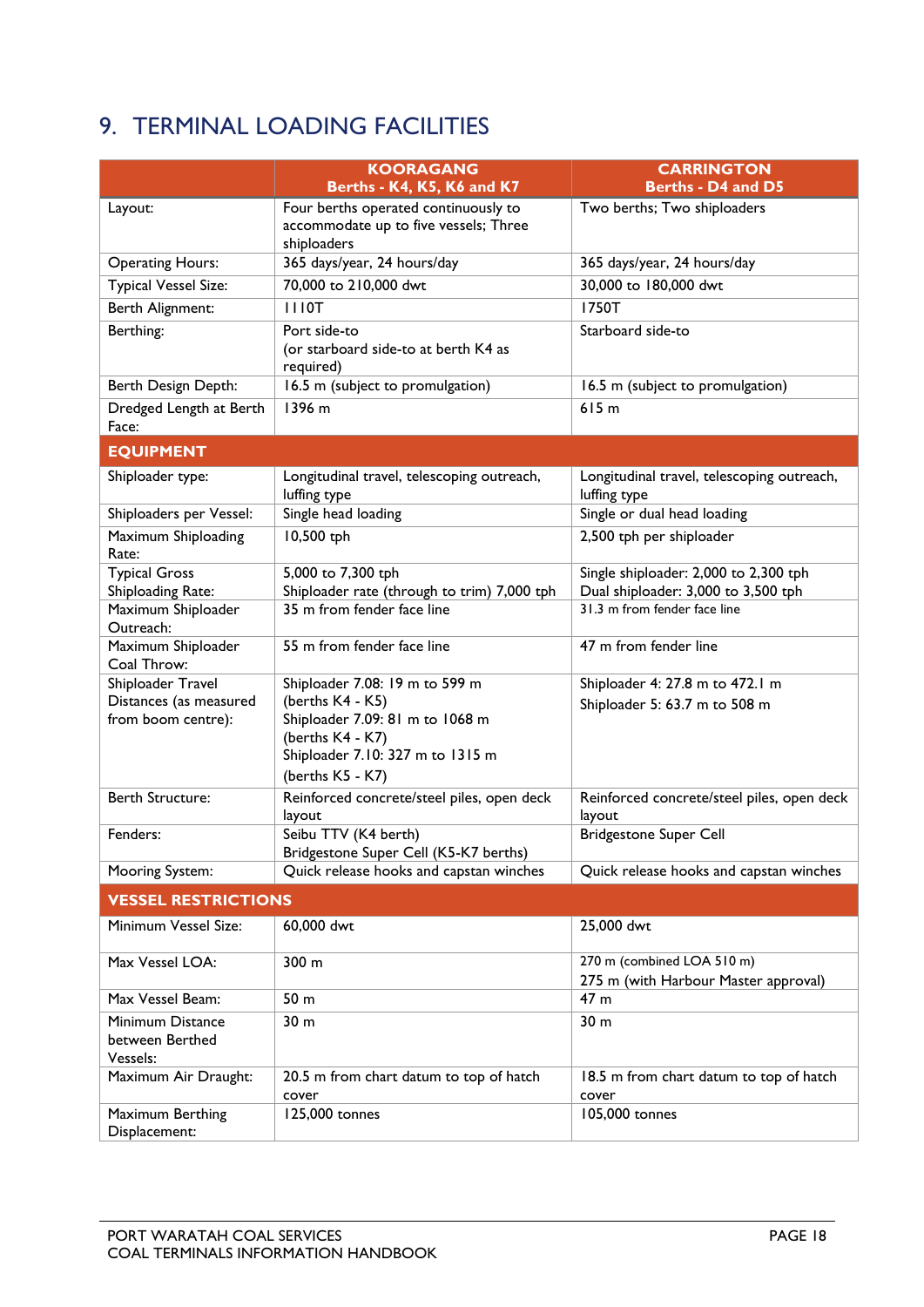#### <span id="page-18-0"></span>9.1 AIR DRAUGHT

Air draught is the vertical distance from the top of the hatch cover to the chart datum (zero tide). It is the responsibility of the vessel Master to ensure the air draught is maintained below terminal limits, taking into account tidal variation.

Horizontal lines have been marked on each shiploader to indicate the air draught limitation. The top of hatch covers must remain below these marks. If these limits are exceeded prior or during loading the Terminal Representative should be notified immediately, and Port Waratah will defer or cease loading while the vessel ballasts.

Note: The top of hatch covers is a reference point. For side rolling hatches, the reference point is equivalent to 0.5 metres above the hatch combing.



#### <span id="page-18-1"></span>9.1.1 KOORAGANG AIR DRAUGHT

Air draught is the vertical distance from the top of the hatch cover to the chart datum (zero tide). Horizontal lines have been marked on each shiploader to indicate the air draught. The top of hatch covers must remain below these marks.

The air draught limit at KCT is 20.5m above chart datum (zero tide).

To allow for the normal tidal range, coal load plans where the air draught exceeds 19.5m may be rejected, and where possible the master should plan to stay under 18.5m.

#### <span id="page-18-2"></span>9.1.2 CARRINGTON AIR DRAUGHT

Air draught is the vertical distance from the top of the hatch cover to the chart datum (zero tide). Horizontal lines have been marked on each shiploader to indicate the air draught. The top of hatch covers must remain below these marks

The air draught limit at CCT is 18.5m above chart datum (zero tide).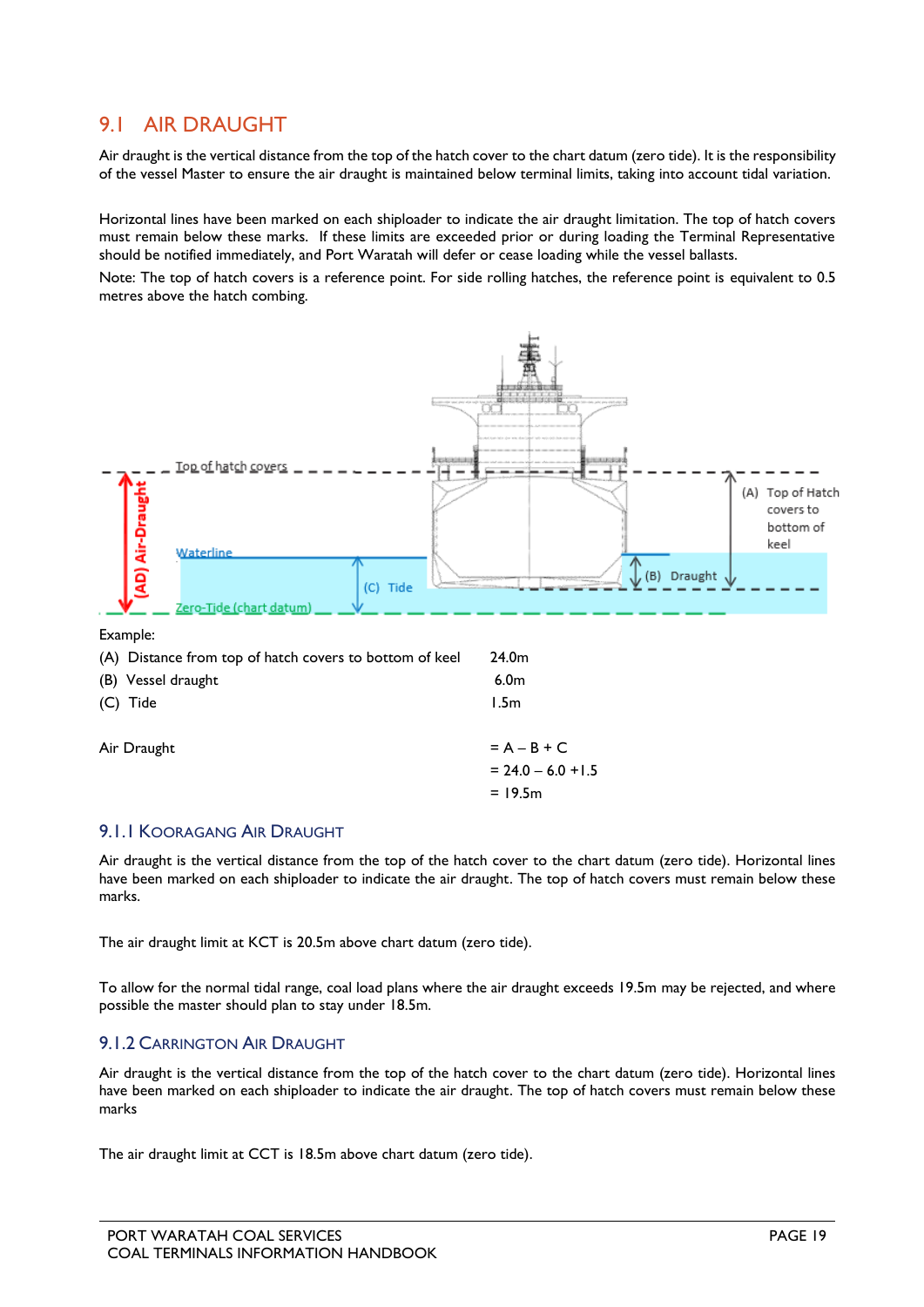To allow for the normal tidal range, coal load plans where the air draught exceeds 17.5m will be rejected, and where possible the master should plan to stay under 16.5m.

#### <span id="page-19-0"></span>9.1.3 DUAL SHIPLOADING AT CARRINGTON

Vessels must initially submit a coal loading plan for single head shiploading and will be measured against this plan. Additionally, vessels loading at Carrington which can accept dual shiploading will be requested to prepare and submit an alternative plan for dual shiploader operation.

When preparing a dual head loading plan:

- At least 1 hatch separation is required between simultaneously loading hatches.
- Hatch pass tonnages should be equal and paired for dual shiploader operation.
- Vessels loading multiple brands of coal are required to submit a coal loading plan commencing with loading different coal types from each shiploader.
- Consideration will be given to de-ballast rates.

Dual head shiploading is dependent on equipment availability and other operational constraints. Opportunities to dual head load will be discussed at vessel sign-up and throughout loading. The Terminal Representative will advise vessels of the availability of a second shiploader prior to commencing loading.

#### <span id="page-19-1"></span>9.2 POTABLE WATER

Potable (fresh) water is available at all Port Waratah berths and the outlets are provided with male staunch fittings. The Terminal Representative can provide direction on the location of the potable water outlets. Any hoses used for provision of potable water are to be provided by the vessel and are to be removed prior to the vessel leaving the berth.

#### <span id="page-19-2"></span>9.3 LOADING SHIP'S STORES

Storing should not interfere with loading operations and must not be scheduled to delay the vessel departure after the completion of loading. The Terminal Representative must be informed before any storing operation is to commence.

Storing will remain the responsibility of the vessel. No Port Waratah labour shall be supplied. The vessel agent can arrange Port Waratah approved providores.

Any vessel lifting device shall be used for vertical lifts only. Handling practices that could damage Port Waratah property are prohibited, including the dragging of loads across deck areas, use of guard rails to lower/support loads or the spillage of products.

#### <span id="page-19-3"></span>9.4 VESSEL BUNKERING

Bunkering via road tanker or drums is prohibited from Port Waratah berths. At the time of publication, a barge is available to provision drums from the waterside (contact Port Authority regarding permits).

## <span id="page-19-4"></span>9.5 CARGO WEIGHT DETERMINATION

The mass of coal loaded into a vessel as a ship consignment shall be the mass determined by a draught survey of the vessel.

Port Waratah maintain belt weightometers using a planned maintenance system that includes comparative belt weightometer variance analysis and calibration checking. Belt weightometer readings may be used for determining total and partial mass of coal pass during loading, however regular draught checks should be performed in accordance with [Section 10.9.3 Loading.](#page-26-0)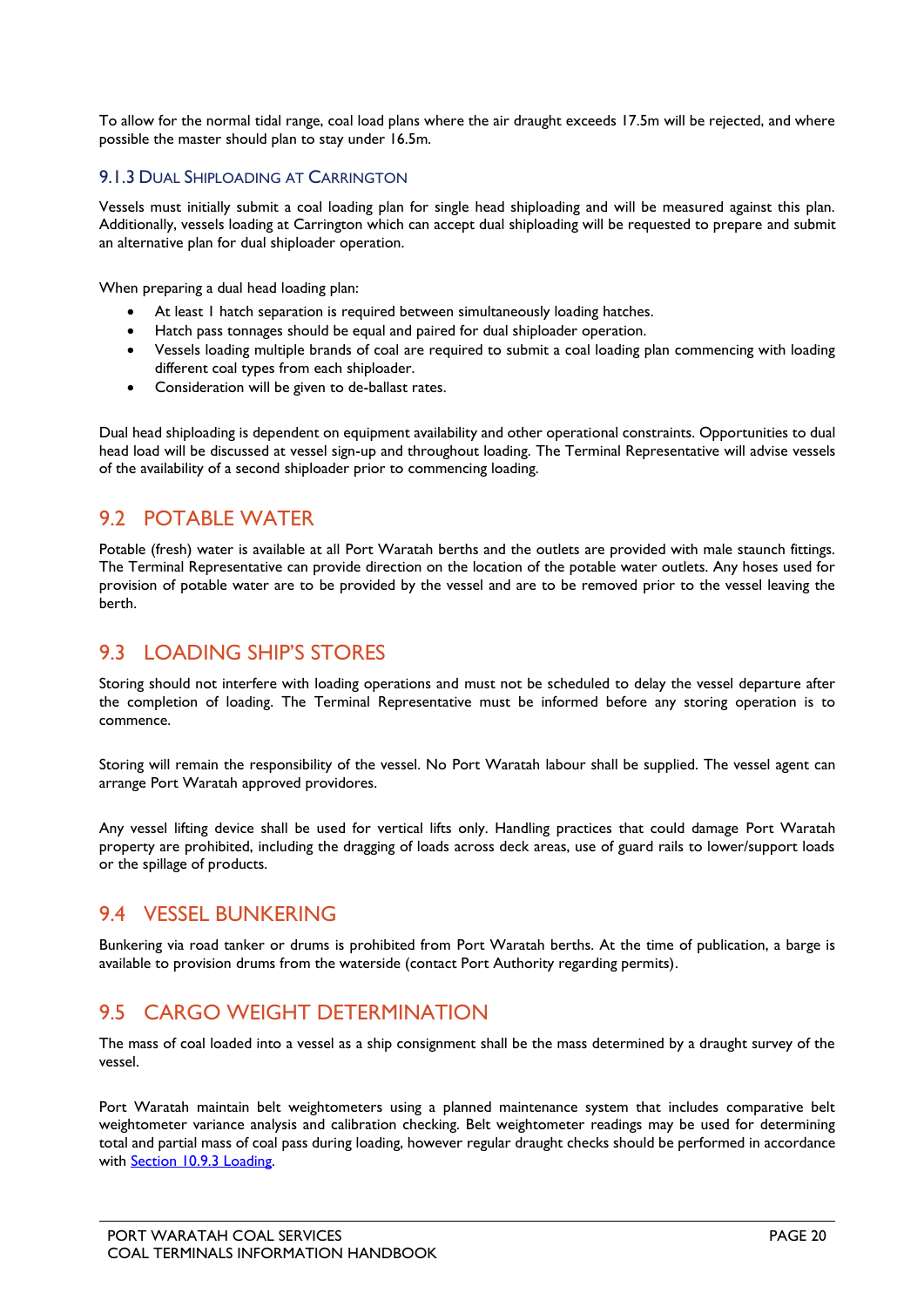In the event of more than one coal brand being loaded into a vessel, belt weightometers are used to calculate tonnages during loading. The draught survey weight of the vessel will be apportioned for each coal brand in the same proportions as the weights recorded by the belt weightometers owned and operated by Port Waratah.

The Terminal Representative at the completion of loading will supply final belt weightometer figures to the Master of the Vessel on the Shiploading Certificate/Mates Receipt and Deviation Advice or other agreed documents as designated by Port Waratah.

## <span id="page-20-0"></span>9.6 CARGO MAXIMUMS AND MINIMUMS

Where a Vessel is contracted to carry a maximum or minimum cargo quantity, either as an individual coal type or total tonnage, it shall remain the responsibility of the Master of the Vessel, in cooperation with the Marine Surveyor, to load in accordance with that agreement.

Port Waratah will not be accountable for tonnage differences when a vessel fails to achieve its contractually bound minimum or maximum cargo quantity.

## <span id="page-20-1"></span>9.7 VESSEL ACCEPTANCE CRITERIA

The Terminals are designed to accept single deck, self-trimming bulk carriers. Such vessels are expected to be classed Lloyd's 100A1 or equivalent and have a valid ISM Certificate. Upon nomination, Port Waratah will review all vessels to determine their suitability to safely and efficiently load at the Terminals.

In determining whether or not a vessel is suitable, the following will be considered by Port Waratah but is not limited to:

- Vessel characteristics, such as minimum deadweight capacity, maximum length and beam (refer [Section 9 Terminal](#page-17-0)  [Loading Facilities\)](#page-17-0).
- The requirements stipulated by the various Australian State and Federal agencies and the vessel's flag state authority.

Information and assessment available and supplied regarding the vessel and vessel owner's safety, security and operational performance by Rightship or any other relevant sources. Port Waratah requires Rightship vetting to demonstrate the vessel to be acceptable.

- Information supplied by the vessel regarding its safety, security and operational performance via the Port Waratah Vessel Acceptance Questionnaire, vessel and performance criteria and any other relevant information
- Previous safety, security and operational performance at Port Waratah Terminals or any other similar bulk terminals
- Whether the Master of the Vessel has previously failed to provide a Coal Loading Plan or to accede to any request to amend a proposed Coal Loading Plan
- Any actual or potential legal action that may cause the vessel to be arrested or otherwise detained
- Any other vessel suitability requirements that Port Waratah may reasonably determine from time to time.

In respect to geared vessels, it is expected that the vessel's gear will be positioned to not impede the normal operation of the shiploader and otherwise reduce the loading performance of the Terminals. Port Waratah preference all deck geared vessels to the Carrington Terminal. PANSW require all vessels at Carrington Terminal to berth starboard side-to.

Owners/Charterers of vessels wishing to load at Port Waratah for the first time may be required to submit a General Arrangement drawing showing the dimensions of their hatches, deck structures and gangway position. Periodically, vessels will be required (via the Vessel Agent) to submit vessel dimension details to assist with planning vessel positions along our berths.

Coal Exporters will request information from the vessel to enable them to submit a new vessel for nomination and 'Vessel Acceptance Questionnaire' to Port Waratah.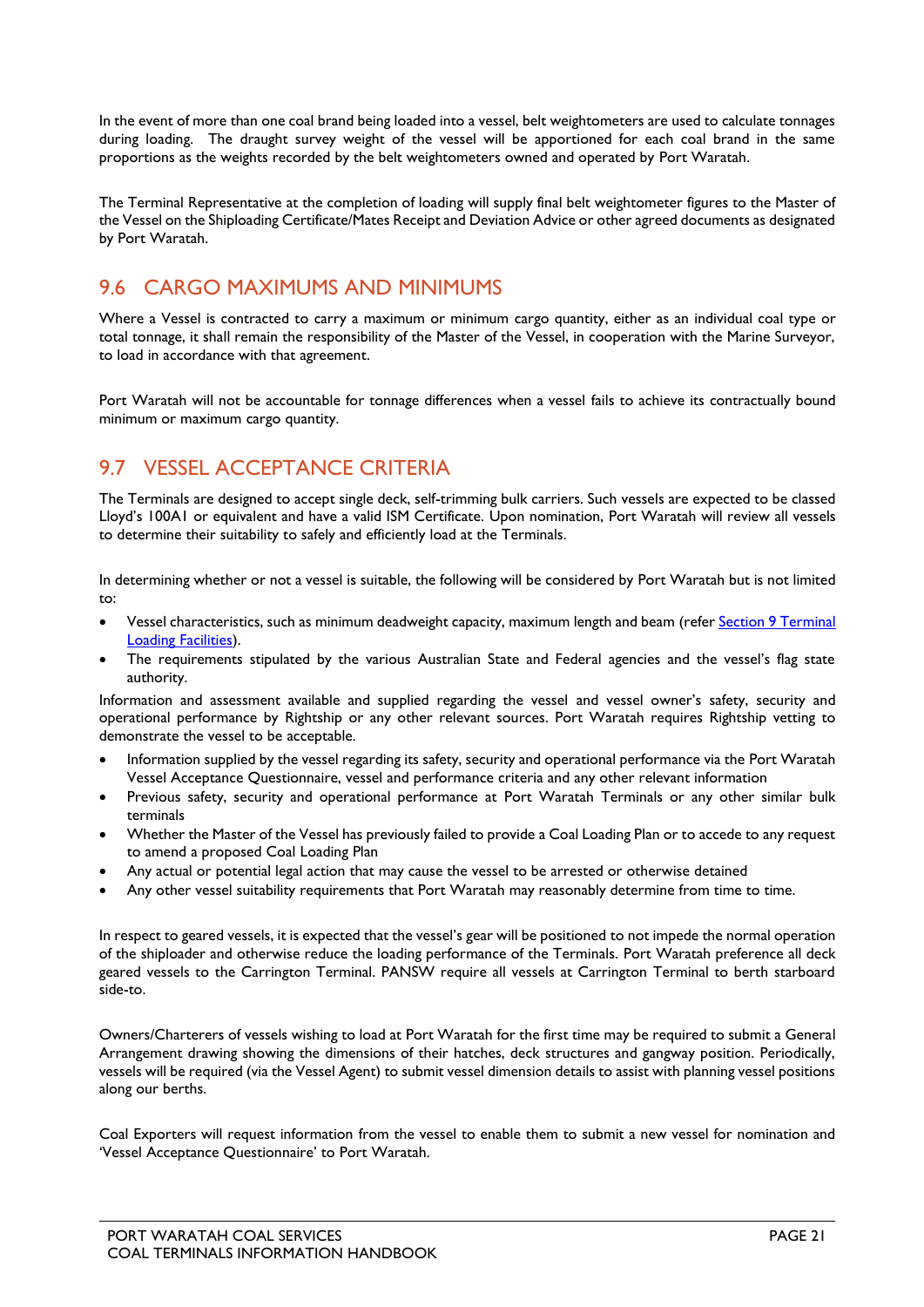#### <span id="page-21-0"></span>9.7.1 VESSEL EQUIPMENT

All vessel equipment including stores cranes, deck cranes and deck machinery shall not at any time extend beyond the extreme breadth of the vessel on the berthed side unless authorised by the Terminal Representative.

For the purpose of storing, the Master of the Vessel must inform the Terminal Representative of the need to use the vessel's stores crane, the use of which must not delay shiploading operations or cause damage to Port Waratah property (refer [Section 9.3 Loading Ship's Stores\)](#page-19-2).

#### <span id="page-21-1"></span>9.7.2 DANGEROUS VESSELS

If in the opinion of Port Waratah a vessel is in such poor repair or otherwise not suitable to load at the Terminals such that it could endanger the Port of Newcastle, the Terminals or the health and safety of any persons, Port Waratah may refuse to load that vessel notwithstanding that Port Waratah may have previously advised that the vessel was suitable to load or request that the vessel leave our berth.

#### <span id="page-21-2"></span>9.7.3 CONDITIONS FOR ACCEPTANCE OF COMBINATION CARRIERS

Acceptance of any vessel carrying slops is subject to the approval of both Port Waratah and the Harbour Master. Slop tanks shall remain positively pressurised during loading and must not be manually vented whilst the vessel is at, or near the Terminal. Washing and gas freeing of slop tanks at the Terminal is prohibited.

Port Waratah requires combination carriers to comply with the relevant requirements of the BLU Code and International Safety Guide for Oil Tankers and Terminals (ISGOTT).

#### <span id="page-21-3"></span>9.8 VESSEL BERTH ALLOCATION

Vessels shall be allocated a terminal and berth as determined by Port Waratah. To improve overall efficiency, vessels with deck gear and vessels loading multiple parcels of coal will be preference to Carrington Terminal.

Not later than ten (10) days prior to the vessel's ETL, a provisional berth allocation and order of loading will be determined by Port Waratah for the vessel based on the ETA of the vessel in comparison with the ETA of all other vessels allocated to that Terminal.

The ETL, order of loading, terminal and berth allocation may be varied by Port Waratah from that provisionally advised. As a result, the vessel may be scheduled to enter port earlier or later than initially indicated. The Port Waratah Shipping stem is published to Services Portal at midday each day.

## <span id="page-21-4"></span>10. SHIPLOADING

#### <span id="page-21-5"></span>10.1 COAL LOADING PLAN

Port Waratah will distribute to the Master of the Vessel, via the Vessel Agent, a blank copy of the Coal Loading Plan.

The Master of the Vessel must, or must cause the Coal Exporter to:

- Submit a Coal Loading Plan no later than ten (10) days prior to the vessel's ETL and in accordance with the conditions set out below
- Reach agreement with Port Waratah on the Coal Loading Plan no later than two (2) business days prior to the vessel berthing

Port Waratah may communicate directly with the Master of the Vessel to confirm the vessel's ETA, obtain the vessel's proposed Coal Loading Plan, and to reach agreement with the Master of the Vessel as to any proposed amendments to the Coal Loading Plan.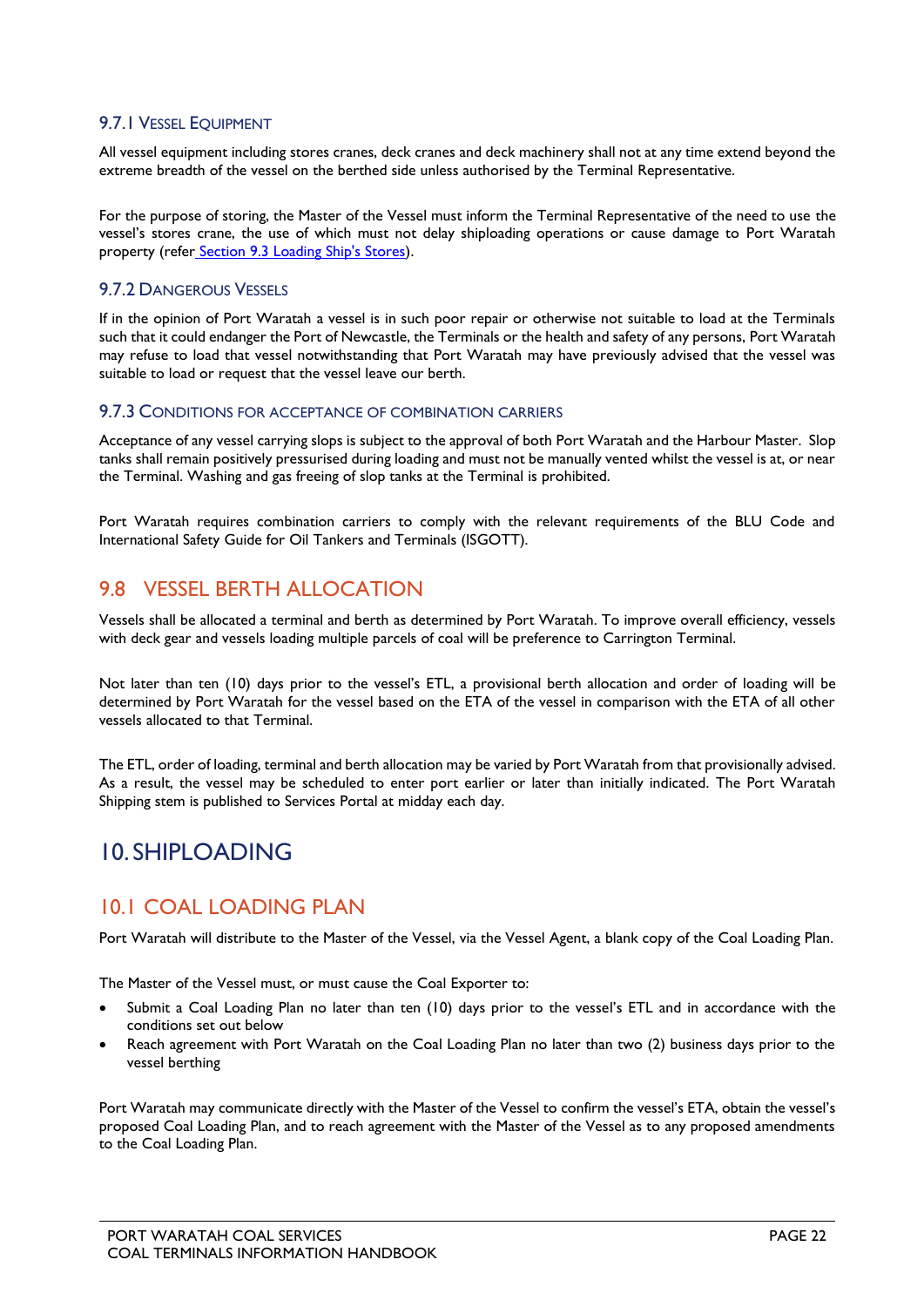The order of loading of the vessel may be impacted if significant amendments to a Coal Loading Plan are submitted to Port Waratah later than two (2) days prior to the vessel berthing.

## <span id="page-22-0"></span>10.2 COAL LOADING PLAN GUIDELINE

The Coal Loading Plan must set out details of the vessel stowage plan, hatch loading sequence, deballasting operations, and any requirement to access cargo holds (refer Section 7.6 [Working in Cargo Holds\)](#page-11-2).

Vessels loading at Carrington Terminal may be required to submit an additional Coal Loading Plan in case that dual shiploaders are utilised to load the vessel ([refer Section 9.1.3 Dual Shiploading at Carrington\).](#page-19-0)

In completing the Coal Loading Plan, the Master of the Vessel should be aware of and provide details relating to the following matters:

- Port Authority Port Entry Requirements (refer [Section 8.1 Port Entry and Berthing\)](#page-13-4)
- If loading more than one cargo, the cargoes must be loaded to completion before commencing the next cargo (with exception of dual head shiploading at Carrington).
- The maximum number of passes is two passes per hatch plus a maximum of two trim passes.
- Recommended minimum cargo size is 20,000 tonnes
- Trim passes must be of one coal type only
- The maximum planned percent full for trim hatches to be 97% or less to allow for variances in stowage factors, trim tonnages and placement of the cargo
- The deballast time is configured so that the minimum load rate for KCT is 5,000 tph or 2,000 tph at CCT. If unable to synchronise the deballasting program with loading operation, please provide an approximate stoppage duration and pass number at which loading will stop.
- Kooragang terminal averages over 6,000tph loading rate from first coal to last coal on board and over 7,000tph from first coal until interim draught survey.
- It is preferable that the Master of the Vessel reduce or eliminate deballast stoppages provided it is safe to do so. If the vessel is not loading to a loadline or does not have a discharge port draft restriction, then stripping should be kept to a minimum to reduce deballast time. The appointed Marine Surveyor can be consulted to help with management of the deballasting program
- Vessels that are loading to their summer draft or have a discharge port draft restriction should identify this in the load sequence.
- Vessels must meet terminal air draught requirements (refer [Section 9.1 Air Draught\)](#page-18-0). Port Waratah require vessels to allow sufficient margin in air draught calculations for tide (note highest astronomical tide is 2.1 metres)
- First passes within a hatch should be as large as possible, rounded to the nearest thousand tonnes ('000) where possible, unless completing the hatch
- The vessel should avoid a negative trim position (down by the head) during the loading sequence
- The Coal Loading Plan should note an interim draught survey prior to the two trim passes, departure draughts, expected departure tide and de-ballast time
- Notice of the Marine Surveyor engaged to perform interim draught survey and assist in the trimming of the vessel.

The Master of the Vessel must ensure that the Terminal Representative is made aware of the requirements for harmonisation between ballast operations and cargo loading or unloading rates of their ship and the time required for deballasting operation.

At the same time a Coal Loading Plan is initially submitted, Port Waratah must also be notified if the vessel will discharge or partially load in Newcastle prior to berthing at Port Waratah.

#### <span id="page-22-1"></span>10.3 COAL LOADING PLAN REVIEW

Following receipt of the Coal Loading Plan Port Waratah may:

- Confirm agreement of the Coal Loading Plan after reviewing it against any previously submitted Coal Loading Plan and this Handbook; or
- Request the Master of the Vessel to amend the Coal Loading Plan. Port Waratah may at any time prior to loading, request the Master of the Vessel to amend the Coal Loading Plan due to: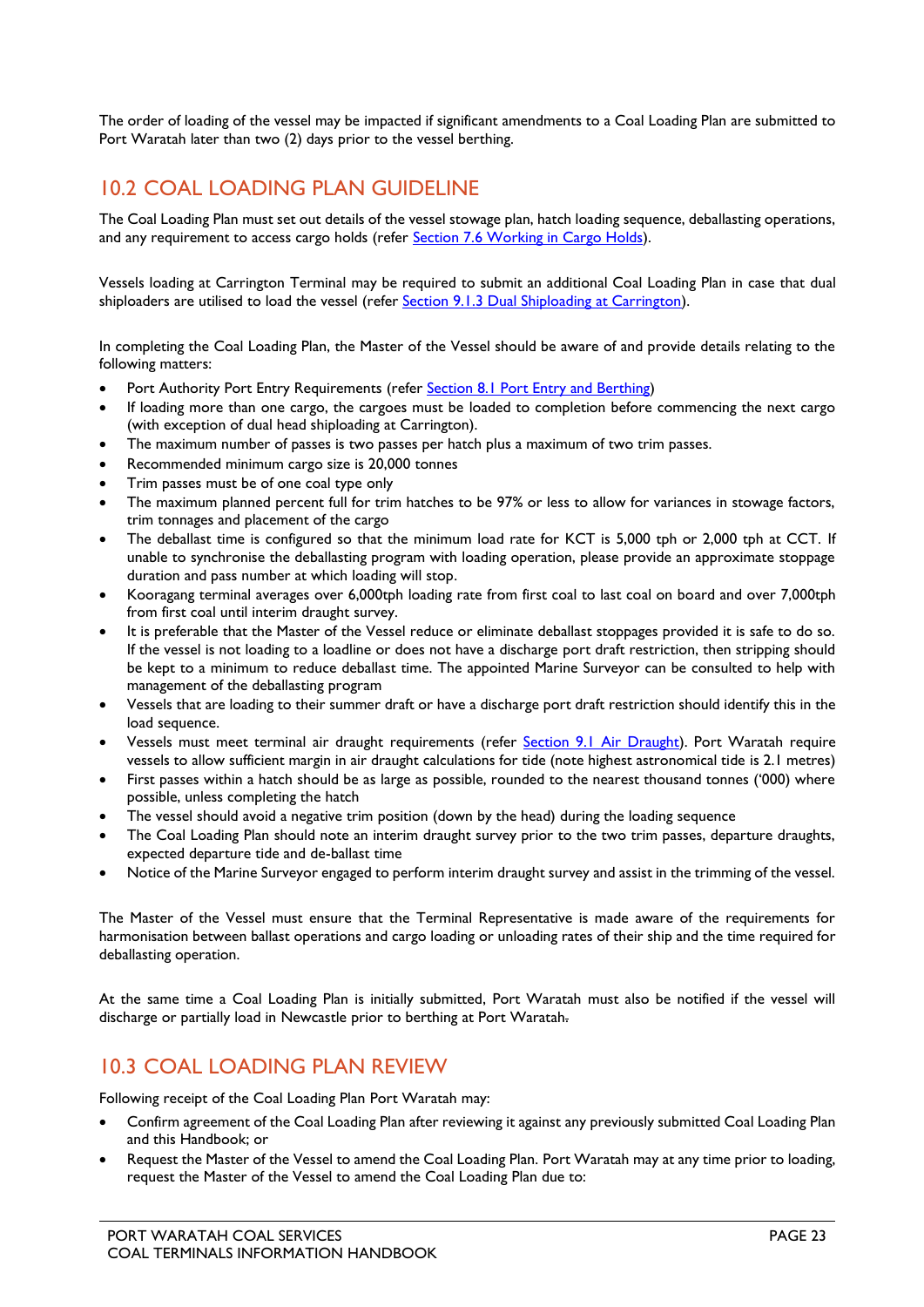- o Sailing times changing (tide)
- o Stockyard conflict
- o Breakdown issues
- o Any other reason Port Waratah considers necessary, including improving the performance of the vessel or Terminal.

The Master of the Vessel has the final decision on the manner in which the vessel is to be loaded and is not obliged to accede to any request by Port Waratah for amendments to the proposed Coal Loading Plan.

Port Waratah must receive confirmation of final tonnages, loading sequence at least two (2) days prior to vessel berthing. Port Waratah may request the vessel to update the sailing draught and hence planned tonnage less than two (2) days prior to the vessel berthing in the case of tide restricted vessels.

The cargo type to be loaded in the first pass must be the same as on the Coal Loading Plan approved by Port Waratah, as the Terminals may have already sent cargo to the wharf.

## <span id="page-23-0"></span>10.4 READINESS TO LOAD

A vessel must be ready to load before berthing at a Port Waratah terminal. Port Waratah requires that vessels do not conduct any activities at our berths which detract from the overall efficiency of the Terminal and disrupts Port Waratah Operations or the activities of other coal exporters.

## <span id="page-23-1"></span>10.5 VESSEL DEFECTS AND MAINTENANCE

No vessel repairs are to occur at Port Waratah berths without prior authorisation from both Port Waratah and the Port Authority. Port Waratah requires that vessels do not conduct repairs or any other activities at our berths which detract from the overall efficiency of the Terminal and disrupts Port Waratah Operations or the activities of other coal exporters. Vessels may be required when entering port to move to a lay-by berth while repairs or other activities are carried out.

Port Waratah will notify the Coal Exporter where such action is required and will use all reasonable endeavours to maintain the order of loading for the vessel. Please be aware that it is the obligation of the Coal Exporter (not Port Waratah) to inform the Master of the Vessel of any of the above requirements. Port Waratah will not be liable on any account whatsoever for any costs associated with the above actions.

Prior to commencement of any hot work, a Hot Work Permit must be issued by the Port Authority.

Vessel repairs which require engine immobilisation are permissible subject to the following:

- Approval by Port Waratah at least two (2) business days prior to berthing.
- Separate approval by the Harbour Master.
- Engine immobilisation works must be completed at least 6 hours before expected pilot on board time for sailing.
- Agreement with the VBLO at signup and regular communication during loading on the progress of work.

Port Waratah does not authorise or control diving activities for vessel repairs. The Master of the Vessel must make arrangements with the Port Authority via their Diving Notification System to ensure any diving activity is carried out safely and in accordance with any legislative or other requirements. Diving must be compliant with AS2299 and the Work Health and Safety Act 2011 (NSW).

At times Port Waratah may carry out diving activities on its wharves. On these occasions, Port Waratah will contact the relevant Master of the Vessel and discuss control procedures for this work.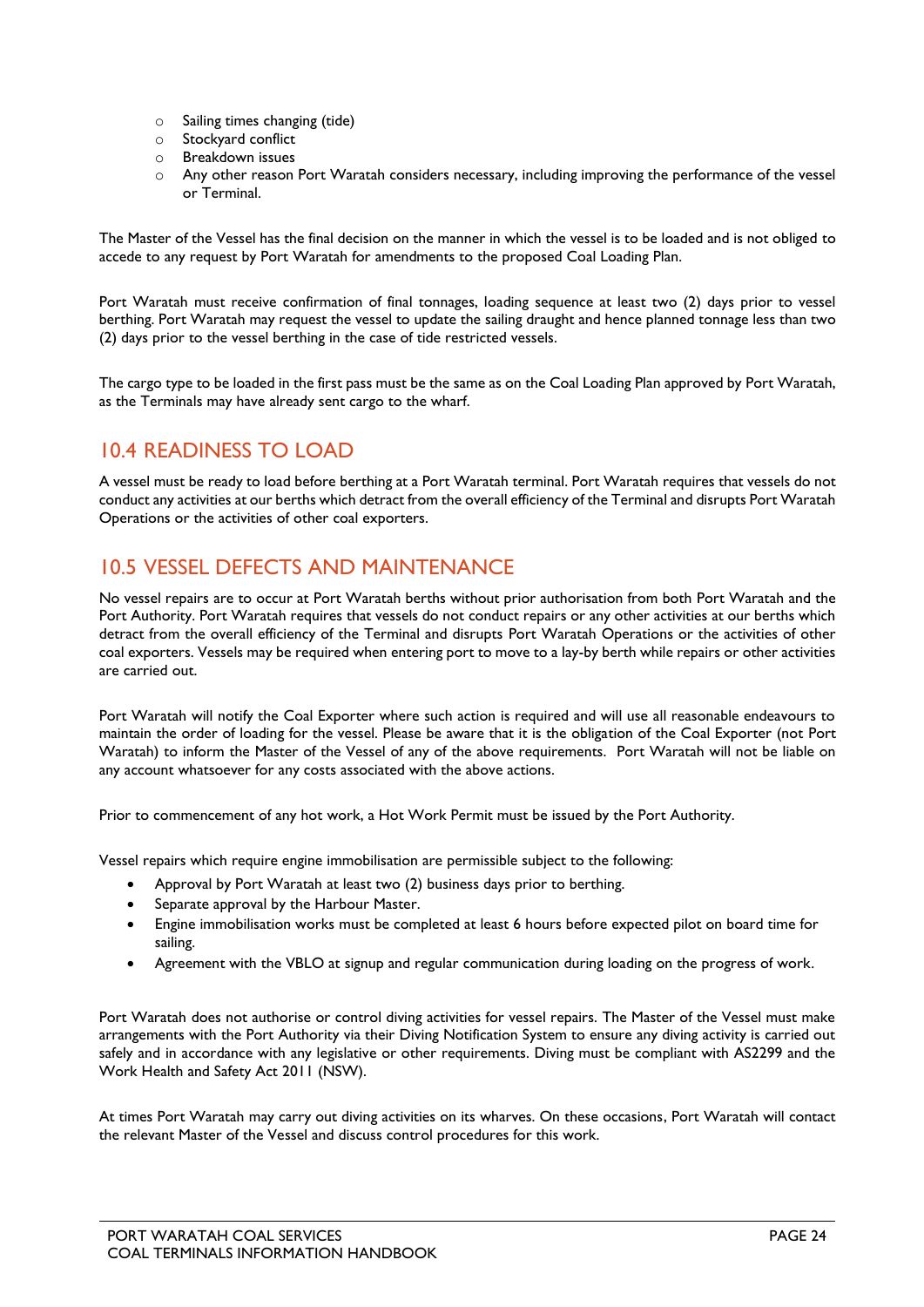## <span id="page-24-0"></span>10.6 CARGO HOLD CLEANLINESS

Prior to berthing the Master of the Vessel must ensure all cargo holds are clear of residue waste material, previous cargo and/or other foreign objects (other than holds containing ballast).

If waste is present, the vessel must dispose of all material responsibly and notify Port Waratah prior to loading.

<span id="page-24-1"></span>Waste removal must not impact the safe and efficient loading of the vessel.

## 10.7 MOORING OPERATIONS

Mooring services are arranged by the Vessel Agent and provided by contractors accredited by Port Waratah.

It is the responsibility of the vessel to ensure that the mooring equipment have been inspected and are fully operational prior to berthing. Port Waratah expects that the vessel maintains the correct standard of lines and that the crew attend to the tension of the ropes whilst at berth. The vessel Master and his crew should pay attention to the following.

Prior to berthing:

- Ensure only polypropylene or similar synthetic material mooring lines are in use.
- Ropes should have approximately 3 metres (10 feet) of light line spliced into the eye to help transport the line to the shore based mooring hooks.
- Ropes have been inspected and are in good condition.
- Avoid flaking out excessive amounts of rope onto the deck due to the risk of the line injuring a crew member or linesman.
- Under normal circumstances a Panamax or larger vessel will require 4 x headline; 4 x Stern line; 2 x breast line; 2 x Spring Line
- Under normal circumstances a Handysize or Handymax vessel will require 4 x headline; 4 x Stern line; 2 x Spring Line
- The Marine Pilot will advise the Master of the Vessel in determining an appropriate mooring arrangement, which may vary from the typical mooring arrangement to account for prevailing conditions, berth positioning/equipment and shipboard equipment. Any reasonable direction given by the Pilot in this regard should be observed.

#### During mooring Operations:

- Communication between shore and vessel shall be via visual/hand signals. One linesman in each group shall wear a red hat, indicating that they will perform the communications role.
- Vessel crew must maintain visual contact with the linesman wearing the red hat if contact is lost, mooring operations will stop
- Monitor the position of linesmen and the lines boat stop operations if any person is in a dangerous position
- No mooring lines are to be tensioned until instructions are given by the linesman wearing the red hat.

#### Whilst the Vessel is berthed:

- Crew members tension the lines appropriately and set brake on the winding drum.
- Crew members avoid stepping over mooring lines or being in the snap-back
- Crew members attend to the ropes on the vessel at least every hour ensuring the correct tension on the line.
- Shipboard winches and brakes shall be in good condition and set correctly.
- Winches must be is brake mode. Auto tensioning is prohibited.
- The vessel must report any snapped or slipped mooring lines to the vessel agent and to Port Waratah.
- Crew members must monitor movement of passing vessels (refer Section 10.8 [Hydraulic Interactions\).](#page-25-0)
- The Terminal Representative may request line(s) be temporarily slackened to facilitate personnel access on the berth or movement of a shiploader to its maintenance position.
- Mooring lines must not obstruct loading operations, shiploader maintenance or another vessel's lines. Mooring lines are only to be secured to the quick release hooks unless authorised by Port Waratah.
- Vessel crew must not operate terminal mooring equipment except in cases of extreme emergency or as directed by the Harbour Master.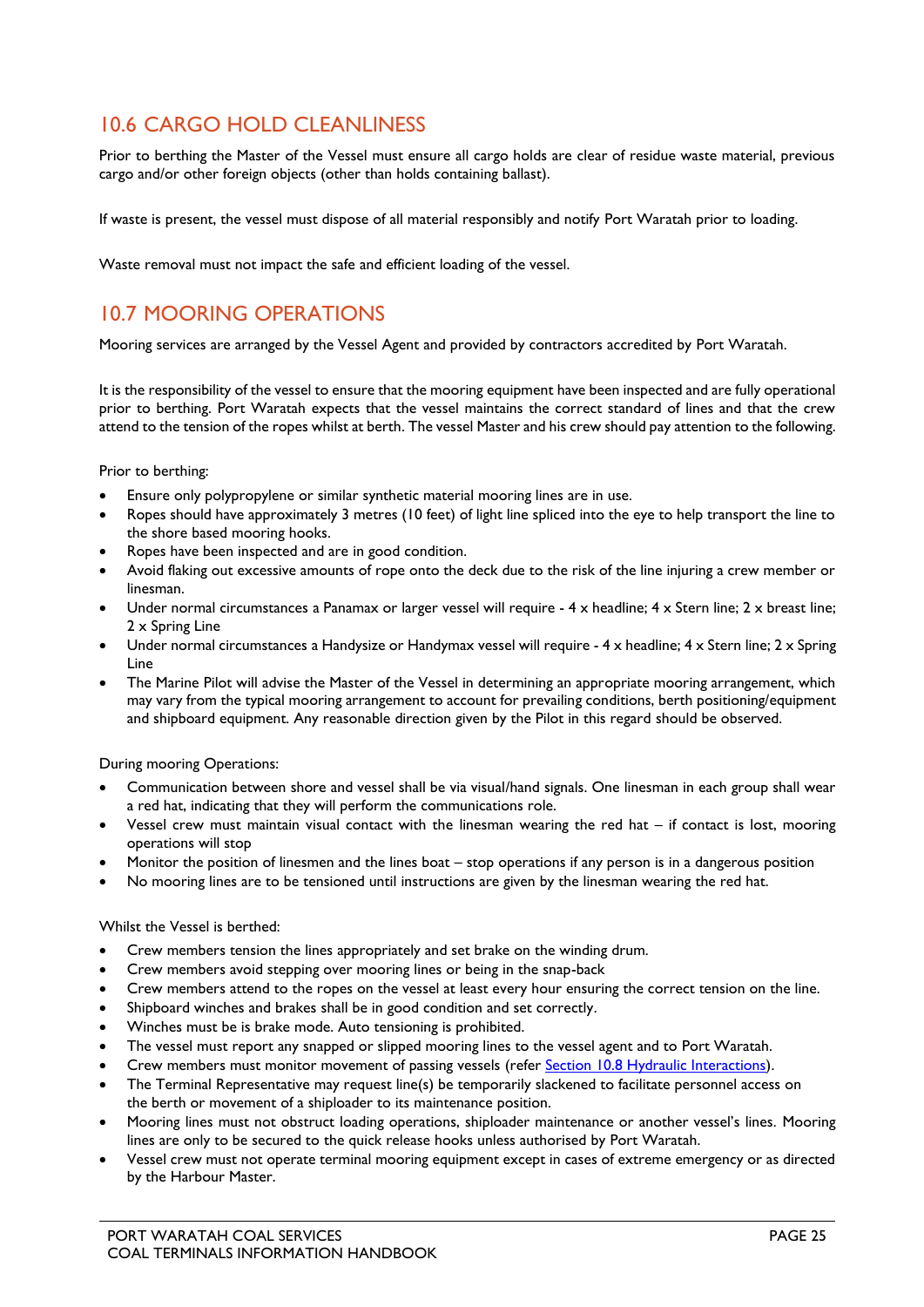Failure to demonstrate adherence to these requirements may result in the vessel being refused pilotage by PANSW and/or deemed unsuitable to load at Port Waratah Terminals.

## <span id="page-25-0"></span>10.8 HYDRAULIC INTERACTION

Vessels moored at Port Waratah Terminals can be subject to significant hydraulic interaction when vessels pass in the adjacent channel. This can cause the moored vessel to move significantly if mooring lines are not adequately tensioned. Such movement has the potential to result in snapped mooring lines, disconnection of gangway/brow access, damage to wharf and equipment and serious personnel injuries.

Hydraulic interaction is particularly pronounced at the Carrington Terminal (Berths D4, D5) which is located in close and limited proximity to the Steelworks Channel. Prior to a vessel passing, the Terminal Representative shall follow designated guidelines in deciding whether loading can continue safely. Access to vessel gangways and the lower wharf deck at Carrington is prohibited whilst a vessel is passing.

The Kooragang Terminal (Berths K4, K5, K6, K7) are less affected due to their differing location and configuration. When vessels transit the channel past the Kooragang Terminal, moored vessels will continue to load as usual, but vessel representatives should be prepared and vigilant.

Hydraulic interaction occurs in all conditions but is most severe when high volumes of fresh water are flowing down the Hunter River following rain in the river catchment. Failure to appropriately configure and maintain moorings may render the vessel liable for the consequences of injury to people and damage to property. Port Waratah or PANSW may request additional controls be put in place during periods of high volumes of fresh in the river.

The Master of the Vessel must ensure that moorings are appropriately maintained at all times and that the gangway is not accessed while a vessel is passing in the channel.

<span id="page-25-1"></span>Refer Terminal Safety Poster to inform vessel crew about hydraulic interaction.

## 10.9 LOADING PROCEDURES

#### <span id="page-25-2"></span>10.9.1 RESPONSIBILITY OF MASTER OF VESSEL

The Master of the Vessel is accountable for the safe loading of the vessel. The Master of the Vessel must comply with the terms of the BLU Code.

Vessels will be loaded according to the Master of the Vessel's requirements, the agreed Coal Loading Plan and in accordance with the Shipment Contract between Port Waratah and the Coal Exporter (i.e. the Master of the Vessel must take into account the contracted tonnes between Port Waratah and the Coal Exporter).

It is the responsibility of the Master of the Vessel to ensure that solid bulk cargoes are loaded and trimmed reasonably level to the boundaries of the cargo space to minimise the risk of cargo shifting throughout the voyage.

#### <span id="page-25-3"></span>10.9.2 VESSEL SIGN UP

Immediately after the vessel provides safe access, a Terminal Representative will meet with the Master of the Vessel or their representative to establish liaison, confirm the Coal Loading Plan complete the Ship/Shore Safety Checklist and discuss critical safety requirements.

The cargo type to be loaded in the first pass must be the same (regarding cargo type, hatch number and quantity) as on the Coal Loading Plan approved by the terminal.

No significant changes should be made to the Coal Loading Plan at the confirmation stage, including any change to sequence or cargo type.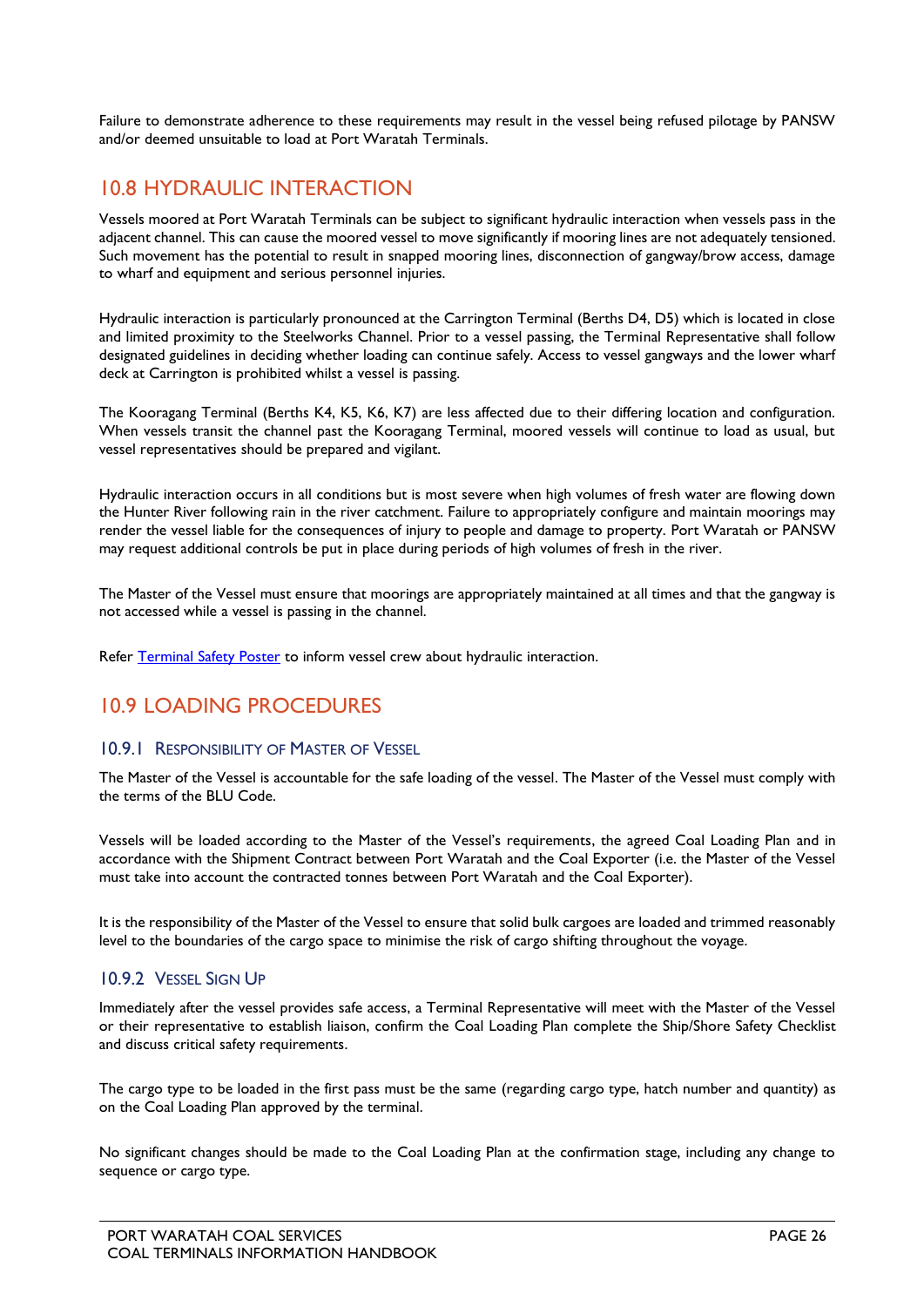The Terminal Representative will also provide the Master of the Vessel for its duration at Port Waratah berths:

- A mobile device to monitor loading progress on the vessel. The device is to be used only for this purpose and is not a general-use mobile device
- A mobile phone device to communicate with Terminal Representative
- A best efforts Wi-Fi device to allow seafarers to access internet-based services (which is supplied at no cost to the Vessel)

The Vessel Representative shall confirm (via signature) that they assume liability for the devices should they be damaged or lost whilst on the vessel at the same time as they confirm understanding and agreeing to comply with the content of the Coal Terminals Information Handbook. Use of these systems must comply with Australian laws and use of the devices will be audited by Port Waratah in accordance with Australian Workplace Surveillance laws.

Port Waratah expects to commence loading no more than fifteen (15) minutes after the previously submitted Coal Loading Plan has been confirmed between the vessel and Terminal Representatives.

#### <span id="page-26-0"></span>10.9.3 LOADING

Shiploading equipment will be planned to operate at maximum flow rates. Vessels are expected to load on a continuous basis at the Terminal's most efficient loading rates. Note that Kooragang terminal averages over 6,000tph loading rate from first coal to last coal on board and over 7,000tph from first coal until interim draught survey. If the vessel is required to stop for deballast it should provide the terminal representative 60 minutes notice in order to enable the system to be run clear of coal.

The Master of the Vessel must conduct and record draught checks against the agreed loading plan at regular intervals throughout loading. Any variances against the Coal Loading Plan must immediately be communicated to the Terminal Representative. Note that terminal weightometer readings are to be used as a guide only.

The vessel must be loaded in accordance with the Master of the Vessel's instructions and in line with the agreed Coal Loading Plan.

#### <span id="page-26-1"></span>10.9.4 VESSEL MARINE SURVEYORS, RUNNING AND INTERIM DRAUGHT SURVEY

The Master of the Vessel, the Vessel Agent or the Vessel Owner must, at their cost, engage a Marine Surveyor to attend the loading of each vessel from the commencement of the loading pass performed immediately prior to the interim draught survey through to the completion of the loading of the vessel.

The engagement of the Marine Surveyor is to include performing the running draught survey, interim draught survey and provision of advice and assistance to the Master of the Vessel with the vessel trimming procedure.

The Vessel Representative must ensure the Marine Surveyor has access to the vessel and all necessary information to enable them to properly carry out their functions and duties.

The running draught survey is to be completed at the commencement of the loading pass immediately prior to the interim survey. This survey will assess the condition of the vessel.

Vessels should plan for a maximum of one, 30-minute interim draught survey requiring a cessation of loading. The interim survey enables final trimming of the vessel to occur in accordance with the procedures of the IMSBC code. A weightometer check is also carried out during this survey.

Any issues identified during the interim draught survey concerning vessel trim are expected to be corrected with a maximum of two passes but will depend upon the particular circumstances and will be judged on a case by case basis.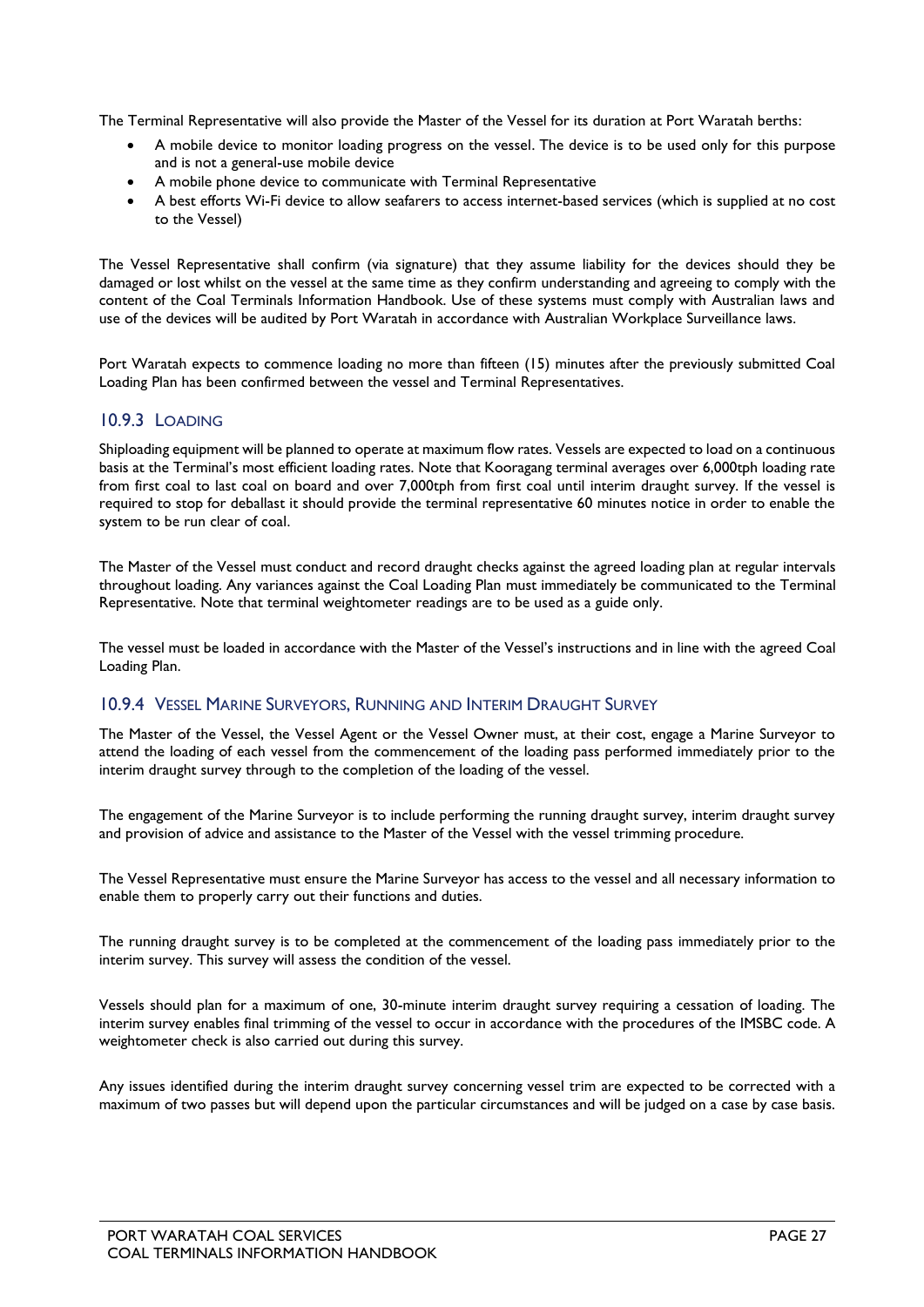Coal ships visiting the Port of Newcastle are not to utilise rope ladders for reading draught marks. Vessels are required to have a functioning and accurate manometer to determine the list of the vessel and hence calculate the outboard midship draught by reference to the wharf side reading. Marine surveyors will utilise a remotely viewed camera to read the outboard midship draught marks.

The following are suggested design criteria for a manometer to work correctly and provide accurate readings:

- Clear plastic tubing with wall thickness of 1.5mm or more to prevent collapsing
- Tubing internal diameter should be between 5mm & 10mm
- Overall length of tube must be a minimum beam plus 4m to allow for camber and sufficient upright length (1.5m to 2m)
- The tube when run across the deck must have no kinks or be constrained in any way
- The uprights must be made fast to the ship's rails full beam of vessel
- Food colouring should be added to the filling water for easy reading and bubble checking
- Upright graduations must be on a calibrated steel ruler and not hand markings
- Rulers on each side must be placed with zero mark on the deck
- The coloured water must be siphoned into the tube so that there are NO bubbles
- The water level at each side should be more than 1.2m for easy reading and above the deck camber
- Tube ends should be open to allow air flow. If valves are fitted, they must be opened

#### <span id="page-27-0"></span>10.9.5 TRIMMING

At the interim draught survey stage, calculation of the final trim tonnage requirement will be determined.

This trim tonnage must be loaded in two complete passes (500-1500 tonnes each) into separate hatches and shall be of a single coal type.

Cargo will not be revisited once complete. If extra trim passes are requested after delivery of the two complete passes following the interim draught survey the vessel may be provided with a 'Preliminary Advice of Unsatisfactory Vessel Performance'.

No tonnage under 200 tonnes will be loaded due to equipment constraints.

#### <span id="page-27-1"></span>10.9.6 DRAUGHT SURVEY

Draught survey is used by Coal Exporters to determine final cargo weight in total.

To facilitate the conduct of the draught survey:

- An accurate manometer or equivalent device for measuring vessel list (rope ladders are not to be used).
- Draught marks must be legible.

Each vessel should possess trim correction tables for all tanks, failing which all ballast tanks should be either full or empty during the draught survey. Marine Surveyors recommend that tank soundings be taken when the vessel attains at least one (1) metre trim by the stern at completion of deballast operations.

#### <span id="page-27-2"></span>10.9.7 COMPLETION OF LOADING

The vessel will be deemed to have completed loading based on the trim tonnage delivered to the vessel as determined by the Terminal belt weightometers. All coal contained on the out-loading conveying system must be run off into the vessel at the completion of loading. The Terminal Representative will provide an estimate of the quantity to be expected.

Final draught surveys are expected to be completed and the vessel ready to sail sixty (60) minutes after completion of loading and prior to the first available Port movement opportunity.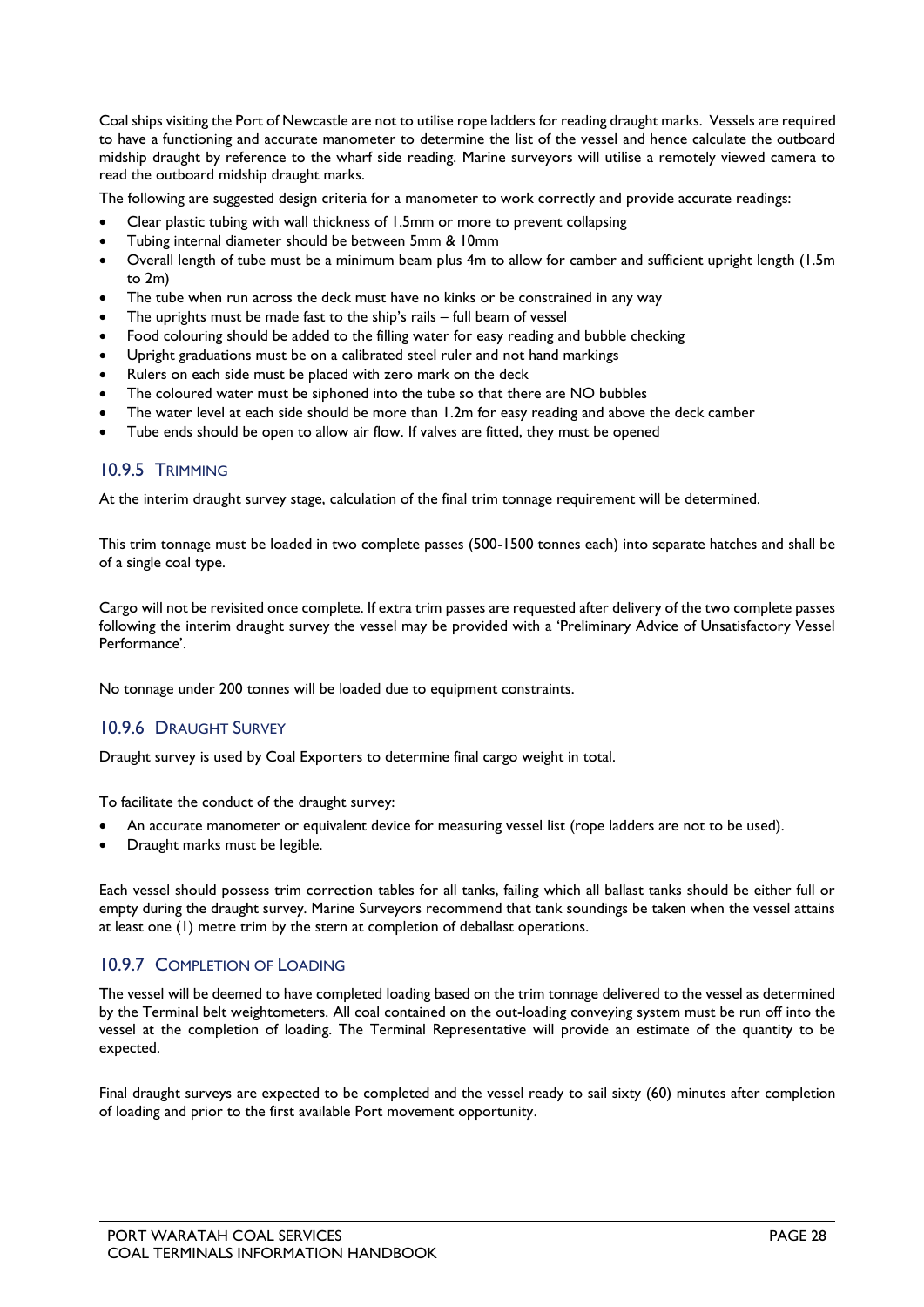No tonnage under 200 tonnes is able to be loaded due to equipment constraints. Port Waratah will not be held responsible for any short shipments as a result of the vessel calling for additional coal that cannot be delivered to the vessel.

#### <span id="page-28-0"></span>10.9.8 SAILING

Port of Newcastle schedules sailing times based upon available vessel movement opportunities to meet estimated completion of loading times and in accordance with the Port Authority's Ship Handling Safety Guidelines. The vessel is required to sail at this allotted time.

The Master of the Vessel must ensure the vessel is ready to sail sixty (60) minutes after completion of loading, in accordance with good seamanship practice so that the timetable of vessel movements set by Port of Newcastle can be met.

Vessels are required to provide to the Port Authority 12 hours prior to sailing a completed Swell and Under Keel Clearance System (SAUCS) form. This system provides Pilots with greater information with regard to the vessel's condition, Port condition and the prevailing weather (refer [Section 8.4 Sailing Draught Guidelines\)](#page-15-0).

For tide restricted vessels, Port Waratah will determine and advise the maximum sailing draught (MSD) that the vessel can be loaded to. The loading plan at the commencement of loading will be an MSD no greater than the first LHW after estimated time of completion. The opportunity to increase the sailing MSD will be reviewed throughout loading, taking into account a number of risk factors.

Port Waratah reserves the right to complete loading at a reduced draught to enable sailing on a later tide, particularly where weather or other events could delay the departure beyond the planned sailing tide and when future tide heights are decreasing.

Vessels are not permitted to wait for a later tide to enable additional cargo to be loaded.

## <span id="page-28-1"></span>10.10 BALLAST OPERATIONS

Deballasting must not occur whilst the vessel is under pilotage.

If loading is not planned to commence immediately upon berthing, vessels should consider using this time to commence de-ballasting provided the vessel remains in a safe condition and remains within air draught limitations (refer Section [9.1 Air Draught\)](#page-18-0).

Ballast must be discharged so that water does not flow onto berths or mooring equipment, and all vessels undertaking ballast operations must comply with the Australian Ballast Water Guidelines as set out by the Australian Department of Agriculture and Water Resources.

If deballasting is unable to keep up with loading, then loading may cease until it is safe to continue loading. Port Waratah must be notified at least 60 minutes prior to any intended loading stoppages due to deballast. Deballast stoppages are included in the performance monitoring for all vessels and may result in unsatisfactory vessel performance advice.

<span id="page-28-2"></span>Port Waratah may transfer loading operations to another vessel if the vessel intends to stop loading to continue deballasting.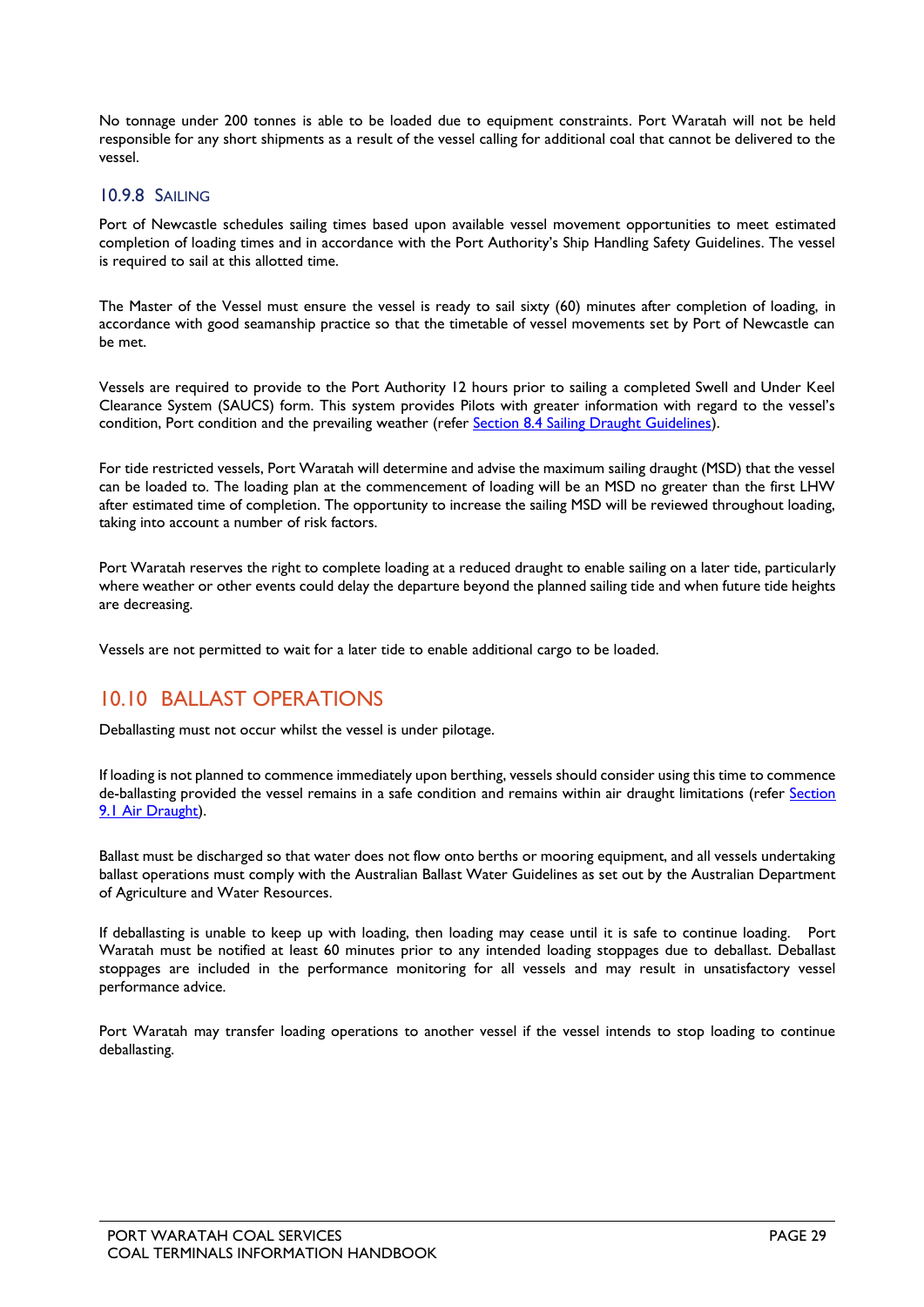# <span id="page-29-0"></span>11.VESSEL REVIEW

## <span id="page-29-1"></span>11.1 NON-PERFORMANCE

Port Waratah is committed to improving the service and value it provides to the Hunter Valley Coal Chain and the loading performance of vessels is an important component of this. To achieve this aim, Port Waratah will monitor and review each vessel's performance in relation to safe and efficient shiploading.

The main measure utilised by Port Waratah in its review is the Vessel Load Rate (VLR) metric. VLR is the average loading rate in tonnes per hour from load start to load completion, excluding terminal related delays.

Port Waratah review of vessel performance includes the following key performance measures:

- Vessel loading rate (refer [Table 5: Vessel Load Rate \(VLR\) Performance\)](#page-29-3).
- Delays prior to start of loading due to vessel issues such as but not limited to excessive air draught, sign up delays, gangway rigging or opening hatches
- Stopping of loading in an unplanned manner due to vessel issues or requests
- Stopping loading due to deballasting. Port Waratah is mindful that some vessels may be able to achieve suitable load rates and still require a deballast stoppage. Port Waratah is also aware that due to shear forces, bending moments and other safety requirements the vessel will require a stoppage
- Excessive delays during loading for standard vessel operations such as for Interim Draught Surveys
- Causing inefficiencies to shiploading (e.g. vessels loading multiple cargoes each cargo must be completed in its entirety before commencing the next cargo)
- Ensuring the vessel is ready to sail no later than 1 hour from last coal on board.
- Safety and environmental incidents,
- Port State Control defects and detentions,
- Any other performance criteria that Port Waratah may reasonably determine from time to time.

| <b>Terminal</b>        | <b>Unsatisfactory VLR</b> |
|------------------------|---------------------------|
| Carrington             | $< 2,000$ tph             |
| Kooragang              | $< 5,000$ tph             |
| Kooragang (LOA > 270m) | $< 5,500$ tph             |

<span id="page-29-3"></span>*Table 5: Vessel Load Rate (VLR) Performance*

## <span id="page-29-2"></span>11.2 UNSATISFACTORY VESSEL PERFORMANCE

In the event that Port Waratah determines that a vessel performance has been unsatisfactory it will advise the Master of the Vessel and the Vessel Owners via the Vessel Agent and the Coal Exporter in writing. This written notice will include the relevant details of the unsatisfactory performance and be provided within five (5) business days of the vessel sailing.

Where Port Waratah has determined there has been unsatisfactory performance and the Master of the Vessel and/or the Vessel Owners have been unable to provide acceptable reasons and corrective actions for this performance, the vessel will remain unsuitable and will not be accepted to return to Port Waratah.

Port Waratah will keep Coal Exporters, the Master of the Vessel, the Vessel Owners, the Vessel Agent and any other relevant parties informed of all communications in relation to vessel performance.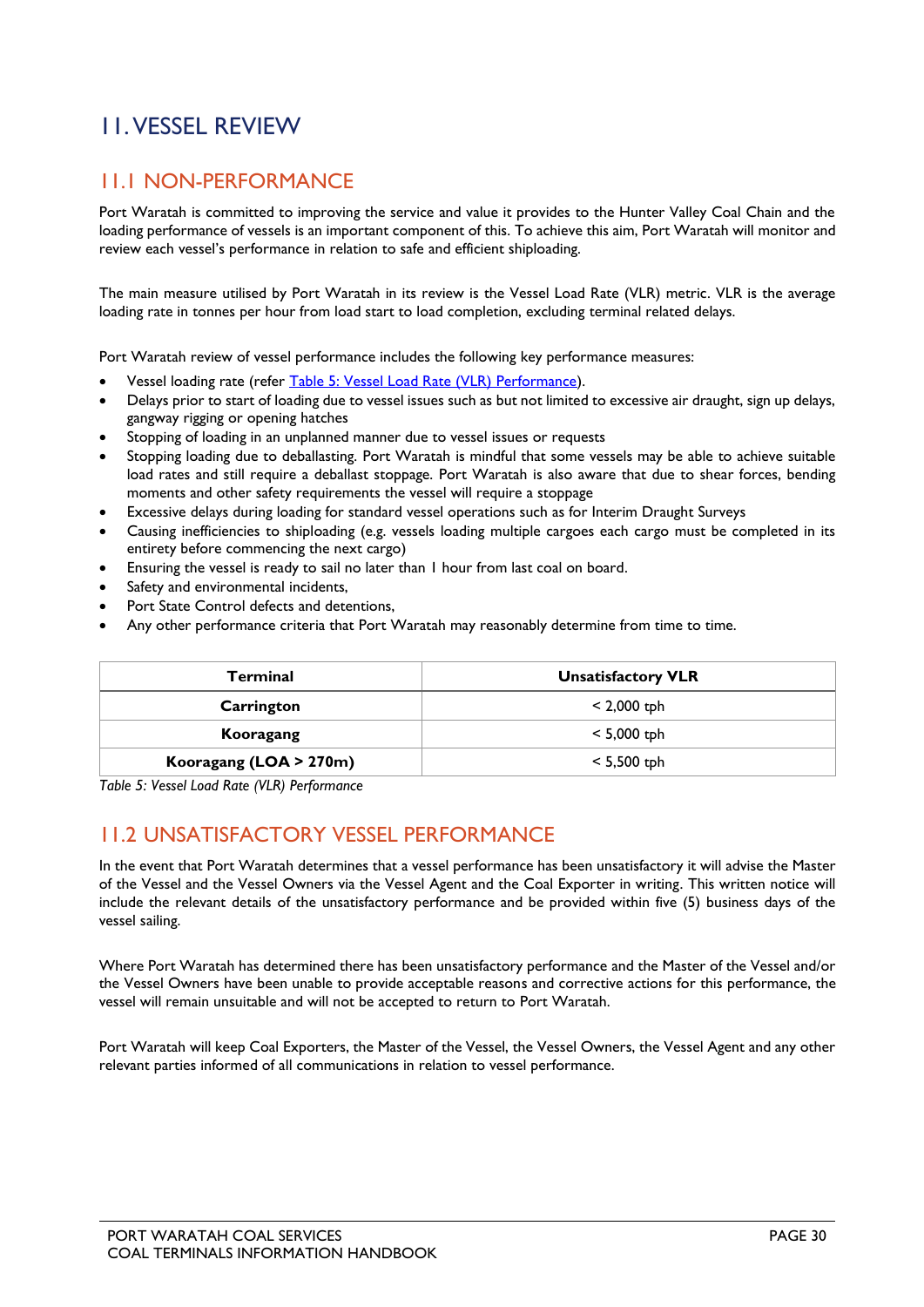# <span id="page-30-0"></span>12.OTHER MATTERS

## <span id="page-30-1"></span>12.1 Indemnity and Release

#### <span id="page-30-2"></span>12.1.1 INDEMNITY

The owner, Master of the Vessel and Vessel Agent, jointly and severally, will indemnify Port Waratah, its employees, agents, licensees, contractors and sub-contractors against all claims which Port Waratah, its employees, agents, licensees, contractors and sub-contractors may incur or which may be brought against or made on Port Waratah, its employees, agents, licensees, contractors and sub-contractors, arising out of or in connection with any claim arising out of or in any way related to:

The breach of any rule contained in this Handbook;

- a) Port Waratah taking steps to ensure compliance with any rule contained in this Handbook; or
- b) Any injury, death, damage or loss caused by the vessel or a person associated with the vessel, related directly or indirectly to the vessel berthing, unberthing or being, or intending to be, at the Terminal or otherwise arising out of or in any way related to this Handbook and caused by an act or omission of the Owner, Master of the Vessel or Agent or their employees, agents, licensees, contractors and sub-contractors; and
- c) Any wilful, negligent or unlawful act or omission of the Owner, Master of the Vessel, Vessel Agent or their employees, agents, licensees, contractors and sub-contractors, except to the extent that such breach, injury, death, damage, or loss is caused by Port Waratah' own negligence.

Subject to the above, it is recognised and agreed that Port Waratah has responsibilities for routine repair and maintenance of the Terminal, and this may result in it incurring a loss in respect of damage to the Terminal. In any proceedings by Port Waratah relating to damage or loss in respect of routine repair and maintenance to the Terminal, Port Waratah will be taken to have incurred the relevant damage or loss itself.

#### <span id="page-30-3"></span>12.1.2 RELEASE

On and from the date of agreement to comply with this Handbook, or any previous version of the Handbook if not resigned, and in return for Port Waratah allowing a vessel to use the Terminal, each owner, Master of the Vessel and Vessel Agent of the vessel hereby releases Port Waratah, its employees, agents, licensees, contractors and subcontractors from all claims whatsoever which the owner, Master of the Vessel or Vessel Agent have or may have had against them, whether arising out of or in connection with this Handbook, to the fullest extent permitted by law, including without limitation claims for any injury, death, damage, or loss arising out of anything which Port Waratah does or fails to do in relation to a vessel or relating to a vessel berthing, unberthing or being at the Terminal.

## <span id="page-30-4"></span>12.2 RESPONSIBILITY FOR DAMAGE CAUSED

The parties acknowledge and agree that:

- a) to the extent any damage is caused to a vessel by Port Waratah equipment (whether before, during or after the berthing process) Port Waratah will, on request from the owner of that vessel and presentation of valid receipts, reimburse the owner of that vessel the full value of the cost of any repairs to the vessel required as a result of that damage. Port Waratah reserves the right to organise for a third party to inspect, photograph and estimate the cost to repair damages caused by Port Waratah.
- b) to the extent any damage is caused to Port Waratah berths or associated equipment (including but not limited to wharf fenders, wharf decking, shiploaders, etc.) by a vessel (whether before, during or after the berthing process) the owner of that vessel will, on request from Port Waratah, immediately reimburse Port Waratah the full value of the cost of any repairs to the berth required as a result of that damage.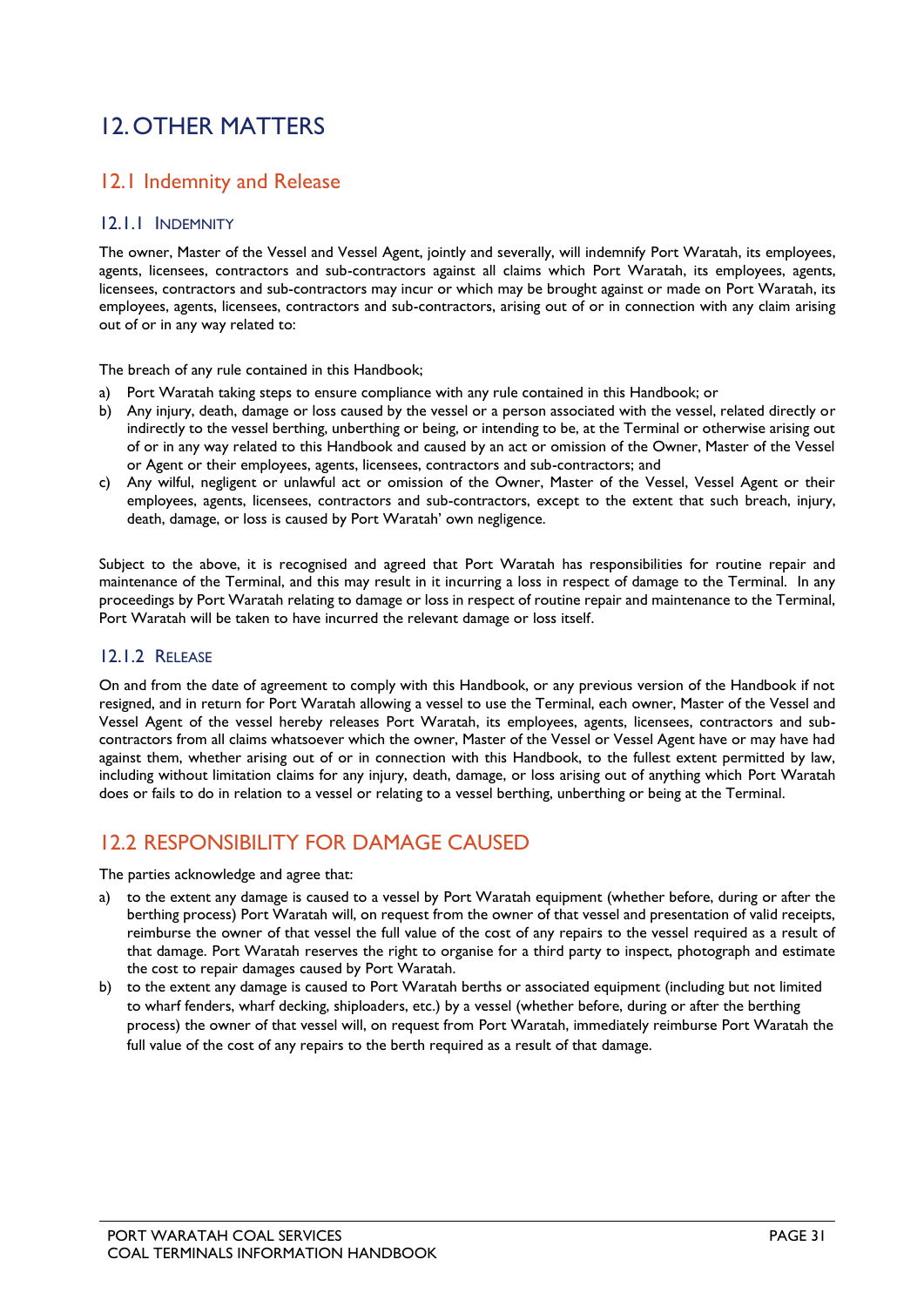# <span id="page-31-0"></span>13.REVISION HISTORY

| Date             | <b>Revision</b> |
|------------------|-----------------|
| 2022 February    | <b>Rev 6.3</b>  |
| 2021 June        | <b>Rev 6.2</b>  |
| 2020 March       | Rev 6.1         |
| <b>2019 July</b> | Rev 6.0         |
| 2017 January     | <b>Rev 5.4</b>  |

# <span id="page-31-1"></span>14.AUTHORISATION

<span id="page-31-2"></span>This document is prepared by the Customer Specialist and authorised by the Manager Service Assurance.

## 15.REVIEW PERIOD

This document will be reviewed every 24 months or sooner on an as required basis.

# <span id="page-31-3"></span>16.APPENDICES

| Item                | Title              |
|---------------------|--------------------|
| $\blacksquare$ 16.1 | <b>Definitions</b> |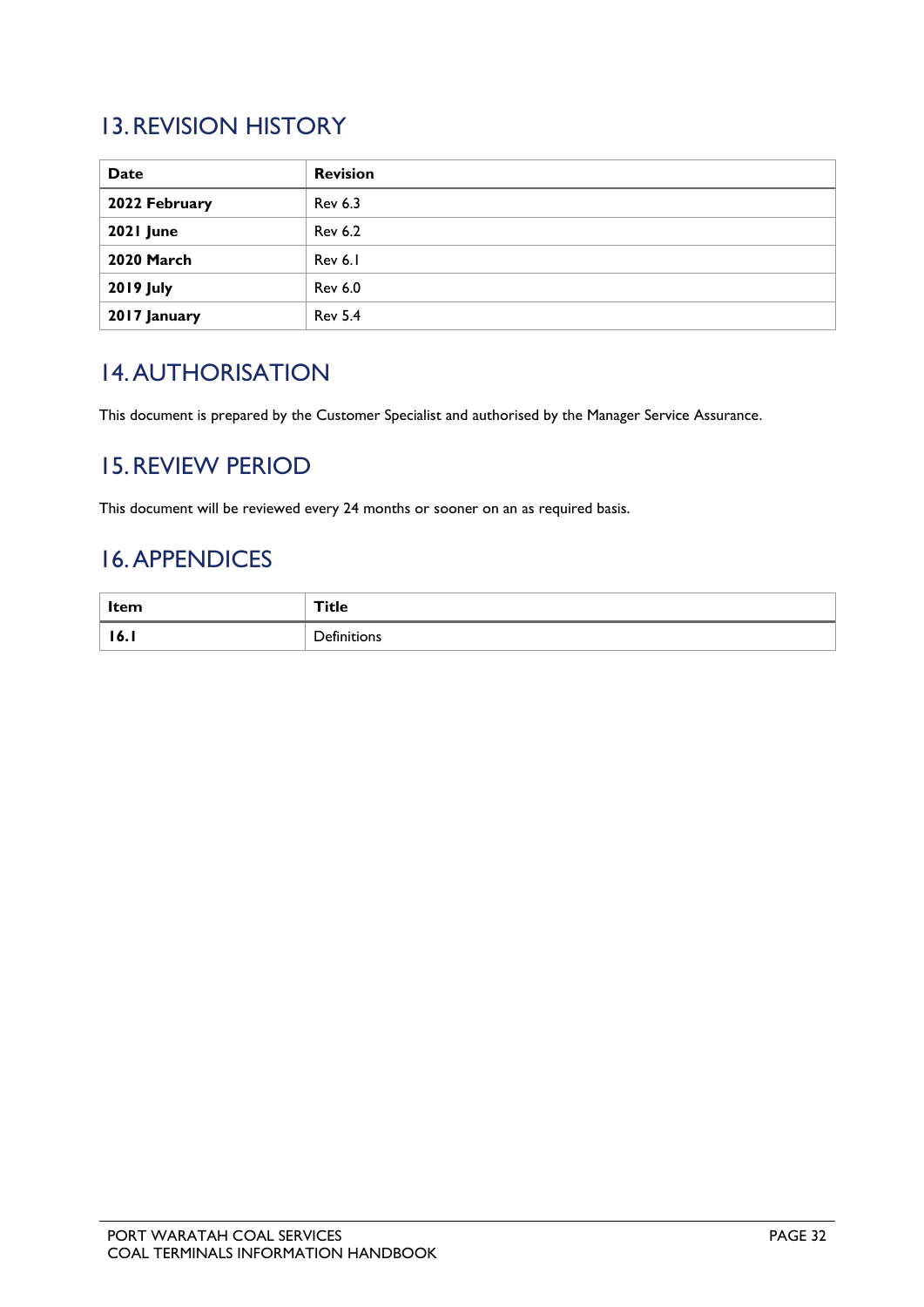## <span id="page-32-0"></span>16.1 DEFINITIONS

| <b>Term</b>                                                       | <b>Definition</b>                                                                                                                                                                                                                                       |
|-------------------------------------------------------------------|---------------------------------------------------------------------------------------------------------------------------------------------------------------------------------------------------------------------------------------------------------|
| <b>Air Draught</b>                                                | Height from Chart Datum to the top of hatch covers.                                                                                                                                                                                                     |
| <b>AMSA</b>                                                       | Australian Maritime Safety Authority.                                                                                                                                                                                                                   |
| <b>Australian Ballast</b><br><b>Water Guidelines</b>              | Guidelines for the control and management of ships' ballast water to minimize the transfer of harmful aquatic<br>organisms and pathogens as applied by the Department of Agriculture and Water Resources.                                               |
| <b>BLU Code</b>                                                   | Code of Practice for the Safe Loading and Unloading of Bulk Carriers first published in March 2007 and as<br>amended from time to time.                                                                                                                 |
| <b>Brow</b>                                                       | The brow is a short wharf or extension ladder which is to be attached to the bottom of the vessel's<br>accommodation ladder. This extension ladder rests on the wharf and is supplied by Port Waratah.                                                  |
| <b>Bunkering</b>                                                  | The act of supplying fuel oils and/or lubricants to a vessel via road tanker, bunker barge or drums.                                                                                                                                                    |
| <b>Business Day</b>                                               | A day in New South Wales that is not a Saturday, Sunday or public holiday gazetted by either the New South<br>Wales or Federal Governments and on which banks are generally open for business in Newcastle.                                             |
| <b>CCT</b>                                                        | Carrington Coal Terminal.                                                                                                                                                                                                                               |
| <b>Chart Datum (CD)</b>                                           | The plane or level to which soundings (elevations) or tidal heights are referenced. For Newcastle, this is the<br>Lowest Astronomical Tide, CD = 0.0m.                                                                                                  |
| <b>Coal Exporter</b>                                              | Any person, partnership, company, trust, co-operative or other association or entity to which Port Waratah<br>provides coal handling services.                                                                                                          |
| <b>Coal Loading Plan</b>                                          | Plan submitted by the Master of the Vessel indicating hatch tonnages, coal type(s), pass sequence, de-ballast<br>time and operations, sailing draught                                                                                                   |
| <b>Commenced</b><br>Loading                                       | Time and date when first coal is delivered into a hatch of the vessel.                                                                                                                                                                                  |
| <b>Completion of Loading</b>                                      | Time and date when the vessel has received the coal tonnage requested by the Master of the Vessel as<br>determined by a draught survey.                                                                                                                 |
| <b>Contract Management</b><br><b>System</b>                       | Safety system used by Port Waratah to manage organisations that perform work on Port Waratah sites.                                                                                                                                                     |
| Department of<br><b>Agriculture and Water</b><br><b>Resources</b> | The Australian Government Department of Agriculture and Water Resources develops and implements<br>policies and programs to ensure Australia's agricultural, fisheries, food and forestry industries remain<br>competitive, profitable and sustainable. |
| DWT (dwt)                                                         | Deadweight in metric tonnes. A measure of the weight (cargo, water, fuel, etc) that a vessel can safely carry.                                                                                                                                          |
| ETL                                                               | The estimated time of commencement of loading of the vessel at the coal loading facilities.                                                                                                                                                             |
| <b>Gas Free</b>                                                   | When sufficient fresh air has been introduced into the space to lower the level of a flammable, toxic or inert<br>gas to that required for a specific purpose.                                                                                          |
| <b>Gas Free Certificate</b>                                       | Certificate issued by an authorised chemist confirming that, at the time of testing a compartment, it was gas<br>free for a specific purpose.                                                                                                           |
| <b>Handbook</b>                                                   | Port Waratah Coal Terminals Information Handbook.                                                                                                                                                                                                       |
| <b>Harbour Master</b>                                             | The official responsible for enforcing the regulations of the Port Authority of New South Wales in order to<br>ensure the safety of navigation, the security of the harbour and the correct operation of the port facilities.                           |
| Hatch                                                             | An opening in a deck of a ship providing access to a hold through which cargo is loaded.                                                                                                                                                                |
| Hold                                                              | The under-deck space in which cargo is placed.                                                                                                                                                                                                          |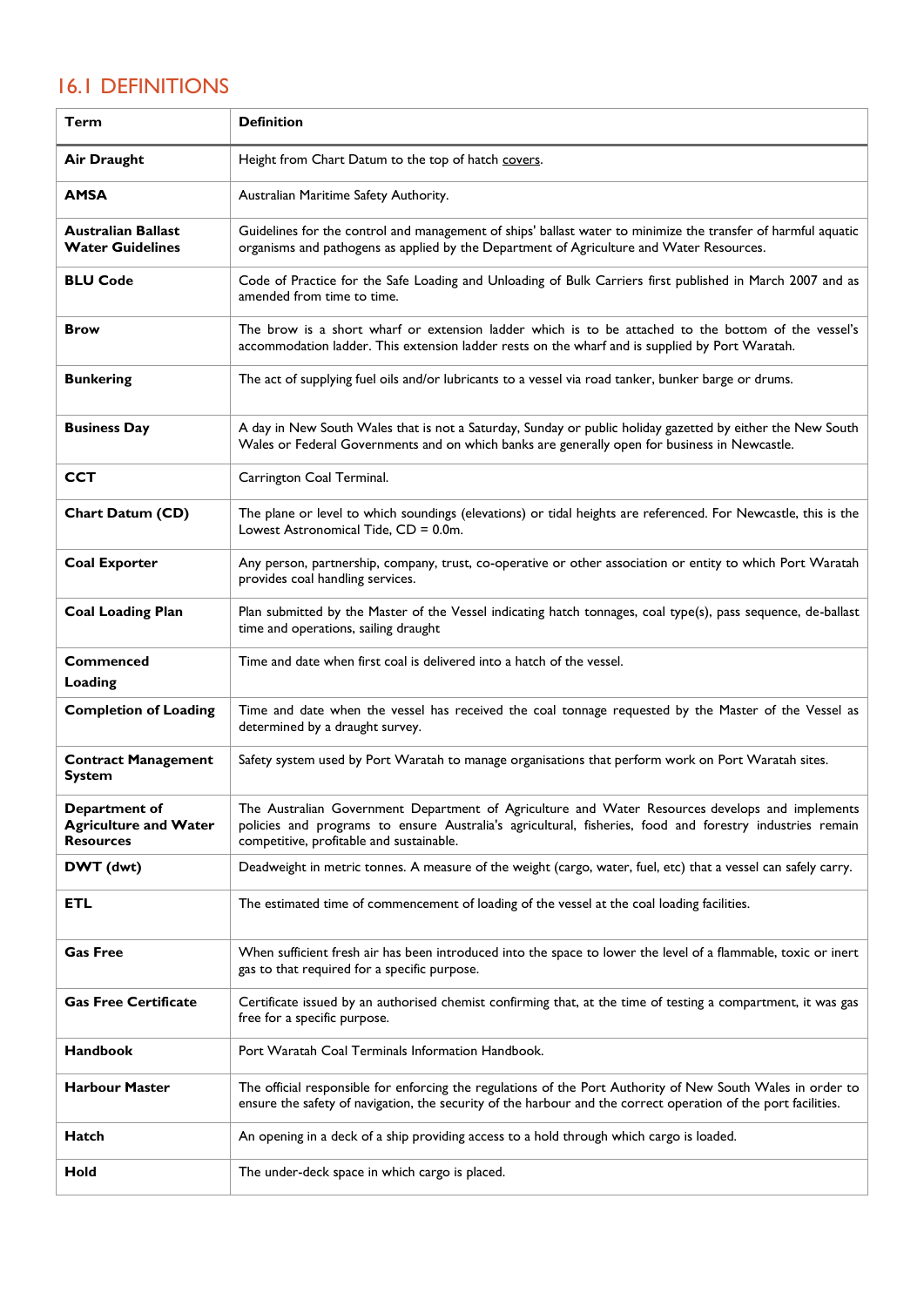| Term                                                 | <b>Definition</b>                                                                                                                                                                                                                                                                                                                                                          |
|------------------------------------------------------|----------------------------------------------------------------------------------------------------------------------------------------------------------------------------------------------------------------------------------------------------------------------------------------------------------------------------------------------------------------------------|
| <b>Hydraulic Interaction</b>                         | Reaction of a vessel's hull to pressure exerted on its underwater volume caused by a passing vessel.                                                                                                                                                                                                                                                                       |
| <b>IMO</b>                                           | International Maritime Organisation.                                                                                                                                                                                                                                                                                                                                       |
| <b>IMSBC Code</b>                                    | International Maritime Solid Bulk Cargo Cargoes Code as amended from time to time (replaces BC Code as<br>of 1st January 2011).                                                                                                                                                                                                                                            |
| <b>Inducted Person</b>                               | Employee or contractor who has successfully completed Port Waratah Induction training.                                                                                                                                                                                                                                                                                     |
| <b>Interim Draught Survey</b>                        | The draught survey undertaken prior to the trimming of the vessel to ensure the vessel is loaded to the correct<br>trim and agreed tonnage.                                                                                                                                                                                                                                |
| <b>ISPS Code</b>                                     | International Ship and Port Facility Security Code as amended from time to time.                                                                                                                                                                                                                                                                                           |
| <b>ISM Certificate</b>                               | International Safety Management Certificate.                                                                                                                                                                                                                                                                                                                               |
| <b>KCT</b>                                           | Kooragang Coal Terminal.                                                                                                                                                                                                                                                                                                                                                   |
| <b>LHW</b>                                           | Lowest High Water. The smallest high tide in any 24 hour period.                                                                                                                                                                                                                                                                                                           |
| <b>LOA</b>                                           | Length Overall.                                                                                                                                                                                                                                                                                                                                                            |
| <b>MARPOL 73/78</b>                                  | International Convention for the Prevention of Pollution from Ships 73/78 with amendments.                                                                                                                                                                                                                                                                                 |
| <b>Master of the Vessel</b>                          | Person accountable for the safe operation of the vessel including loading and unloading. The Master may<br>nominate a Vessel Representative (e.g. Chief Officer) to interface with Port Waratah.                                                                                                                                                                           |
| Mates Receipt /<br><b>Shiploading Certificate</b>    | Document of that title provided to the vessel on behalf of and at the request of the Coal Exporter. Port<br>Waratah is not responsible for the accuracy or the quality of the information stated in any such document.                                                                                                                                                     |
| <b>Marine Orders</b>                                 | The Marine Orders prepared by the Australian Maritime Safety Authority in accordance with the Navigation<br>Act 2012 and as amended from time to time.                                                                                                                                                                                                                     |
| <b>Marine Surveyor</b>                               | Any person who is a full member, or their employer includes a full member of the Institute of Marine Surveyors.<br>This person must have proven proficiency in bulk loading of vessels, including hold preparation and cargo<br>draught surveys and must be accredited or is employed by a company that is accredited in the Port Waratah<br>contractor management system. |
| <b>MSD</b>                                           | Maximum sailing draught. The deepest allowable sailing draught for a particular tide.                                                                                                                                                                                                                                                                                      |
| <b>Personal Protective</b><br><b>Equipment (PPE)</b> | Protective clothing, helmets, goggles, gloves, or other garments designed to protect the wearer's body from<br>injury.                                                                                                                                                                                                                                                     |
| <b>Port Authority</b><br>(PANSW)                     | Port Authority of New South Wales. The organisation responsible for port safety functions including pilotage,<br>navigation services, dangerous goods, marine pollution and emergency response.                                                                                                                                                                            |
| <b>Port of Newcastle</b>                             | The port lessee. Responsibilities include vessel scheduling, pricing for navigation services and maintenance of<br>major port assets including the channel.                                                                                                                                                                                                                |
| <b>Provisionally Detained</b>                        | Vessel detained as per AMSA's Port State Control mandates.                                                                                                                                                                                                                                                                                                                 |
| Port Waratah                                         | Port Waratah Coal Services Limited.                                                                                                                                                                                                                                                                                                                                        |
| <b>Port Waratah Services</b><br>Portal               | Website used by Port Waratah for the management of shipment applications, coal handling services and the<br>provision of reporting to coal chain stakeholders.                                                                                                                                                                                                             |
| Terminal<br><b>Representative (VBLO)</b>             | Port Waratah accountable person assisting the Port Waratah Operations Supervisor in the safe loading of<br>cargo into vessels in accordance with the agreed sequence and tonnage stated in the vessel's Coal Loading Plan<br>and Marine Orders part 34.                                                                                                                    |
| <b>Rightship</b>                                     | Ship vetting system that advises Port Waratah on vessel suitability based on vessel specifications, history and<br>physical inspections.                                                                                                                                                                                                                                   |